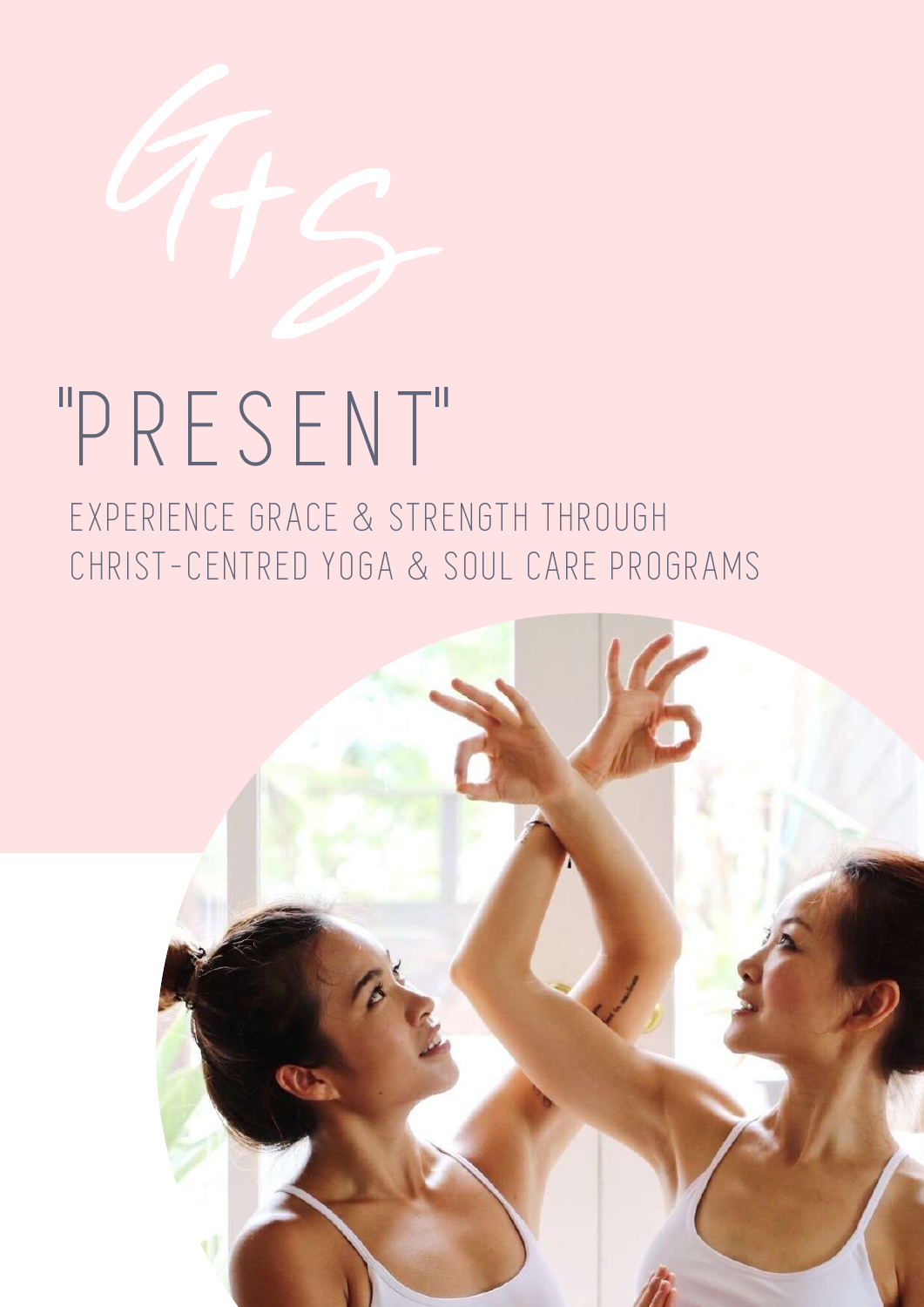| WELCOME NOTE                | $\overline{2}$   |
|-----------------------------|------------------|
|                             | 3                |
| GREETINGS FROM THE FOUNDERS | $\frac{1}{4}$    |
| SCRIPTURE POSTER            | 5                |
| HOW TO USE THIS E-BOOK      | $6 \overline{)}$ |
| DISCLAIMER                  | $\overline{ }$   |
| STRENGTH BUILDER            | 8                |
| SCRIPTURE POSTER            | 13               |
| <b>GRACE FLOW</b>           | $\mid$ 4         |
| .<br>SCRIPTURE POSTER       | 19               |
| STRETCH AND REST<br>.       | 20               |
| .<br>SCRIPTURE POSTER       | 26               |
| THANK YOU                   | 27               |

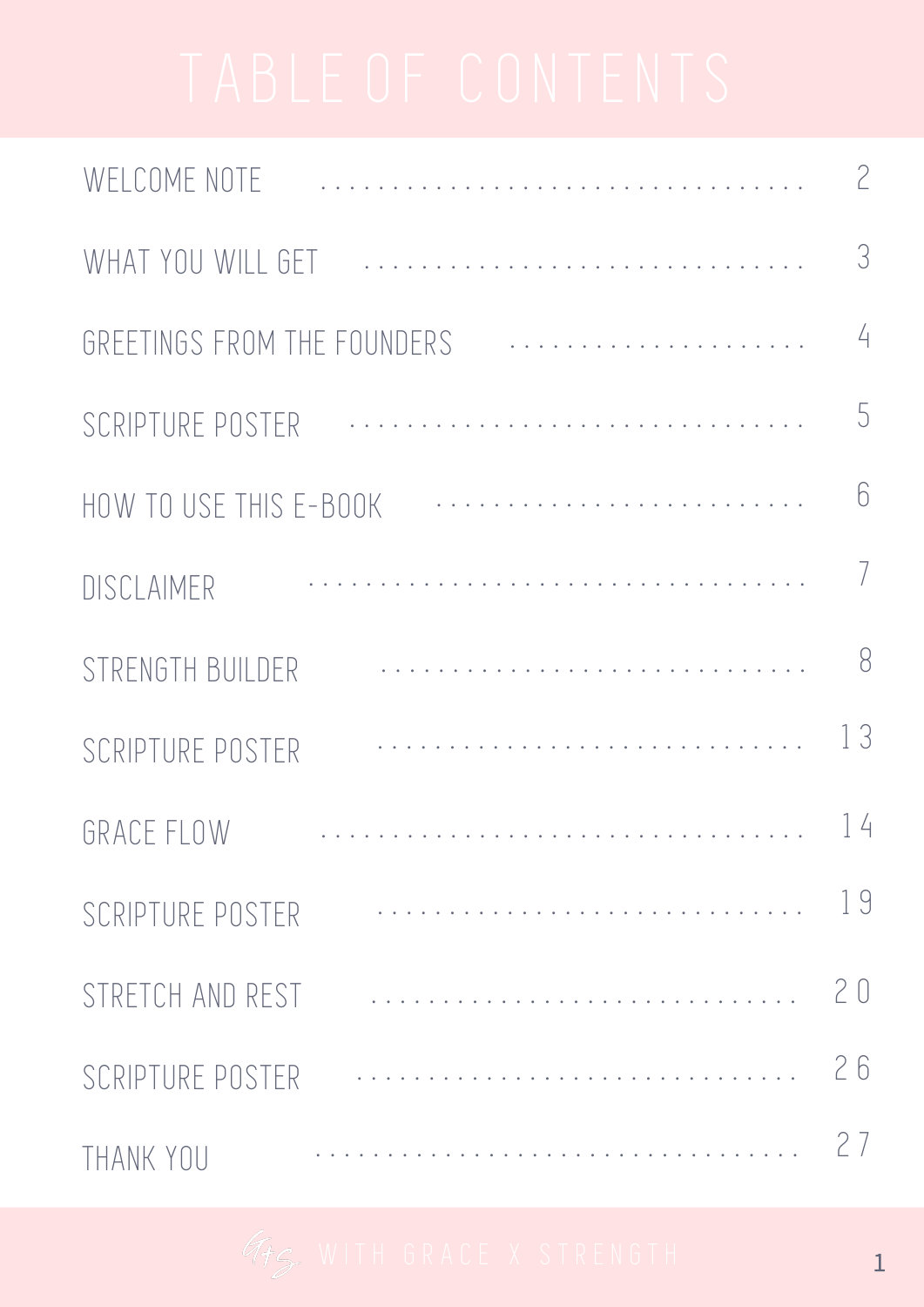It's no coincidence that you are reading our 'PRESENT' e-Book. We have been praying for those who find this present to be touched by the devotionals and yoga sessions we have prepared for you. We hope that you will be revealed the goodness of God's love as you present your heart, soul, mind and strength to receive His grace and strength on the mat. This is our gift, our 'present' to YOU.



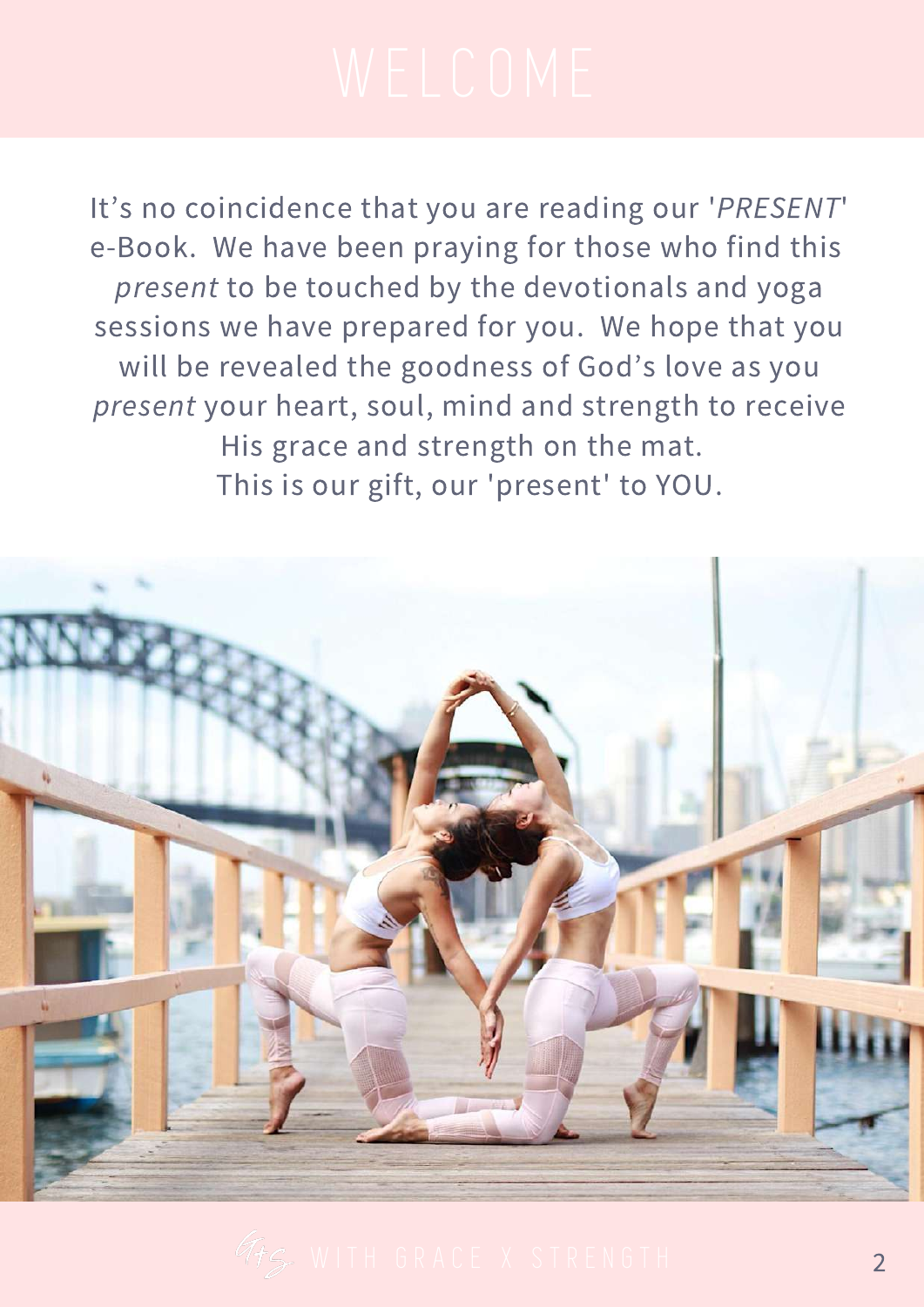We have created one devotional and yoga session from each of our Grace x Strength signature programs. They are all beginner level sessions, so that everyone can enjoy.

- 1. Strength Builder this one is a total body strength builder, incorporating some 'balancing' poses
- 2. Grace Flow this is a dance-like session, with a focus on 'heart opening' poses
- Stretch & Rest this is a full-body yummy stretch session, 3. to help create space and release tension.

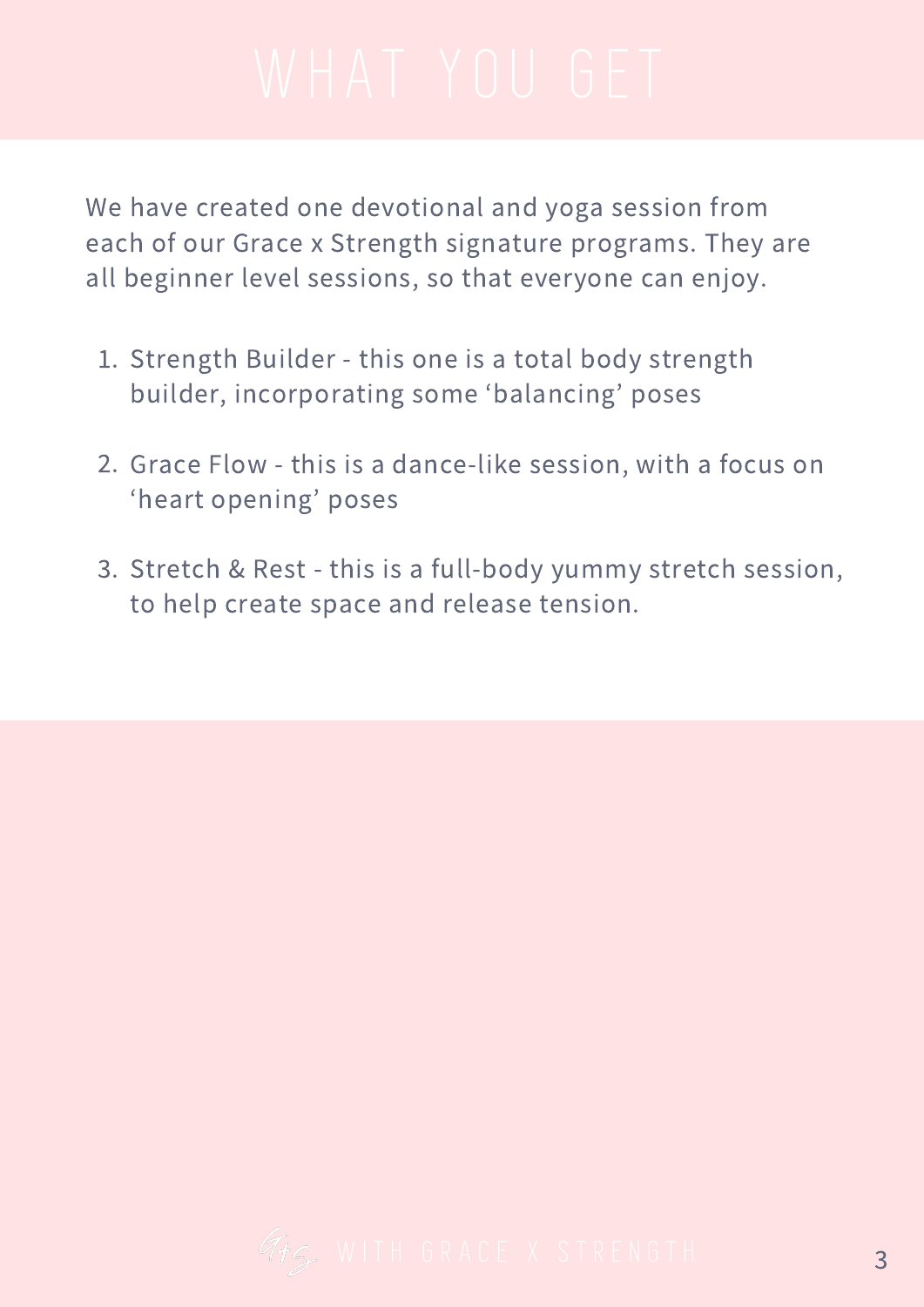We pray that this present blesses you! We are here to build community face-to-face and online. We are very grateful for the connections that God has blessed us with to gather His people, to sing Him praise together, to do yoga together and to pray for each other.

YOU are called to be part of this community. Join in on our conversations on social media and give us feedback, so that we may grow together in Christ. We would love to hear from you on how this devotional has impacted you!

Josephine + Alyssa xx With Grace x Strength,

## CONNECT WITH US!

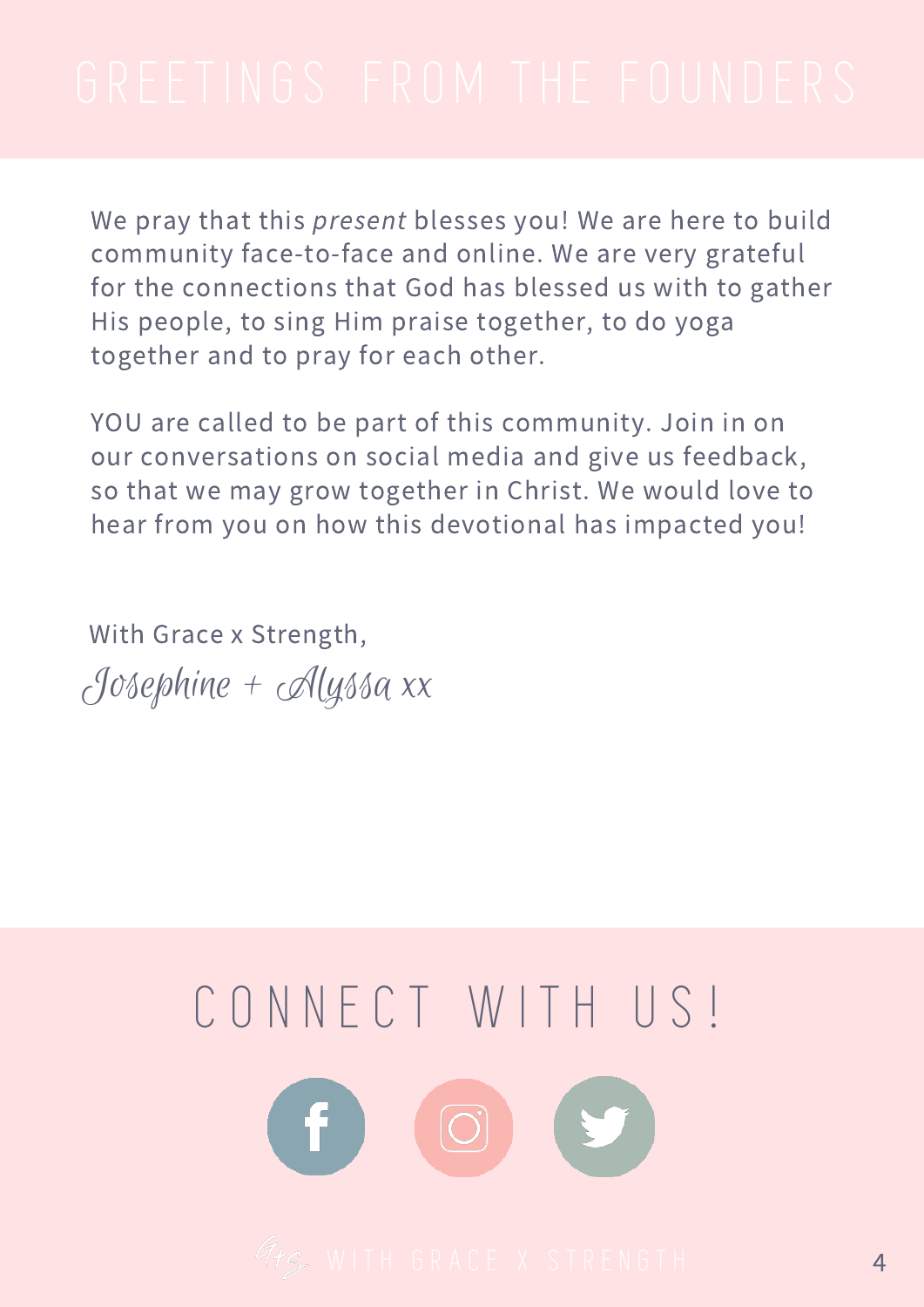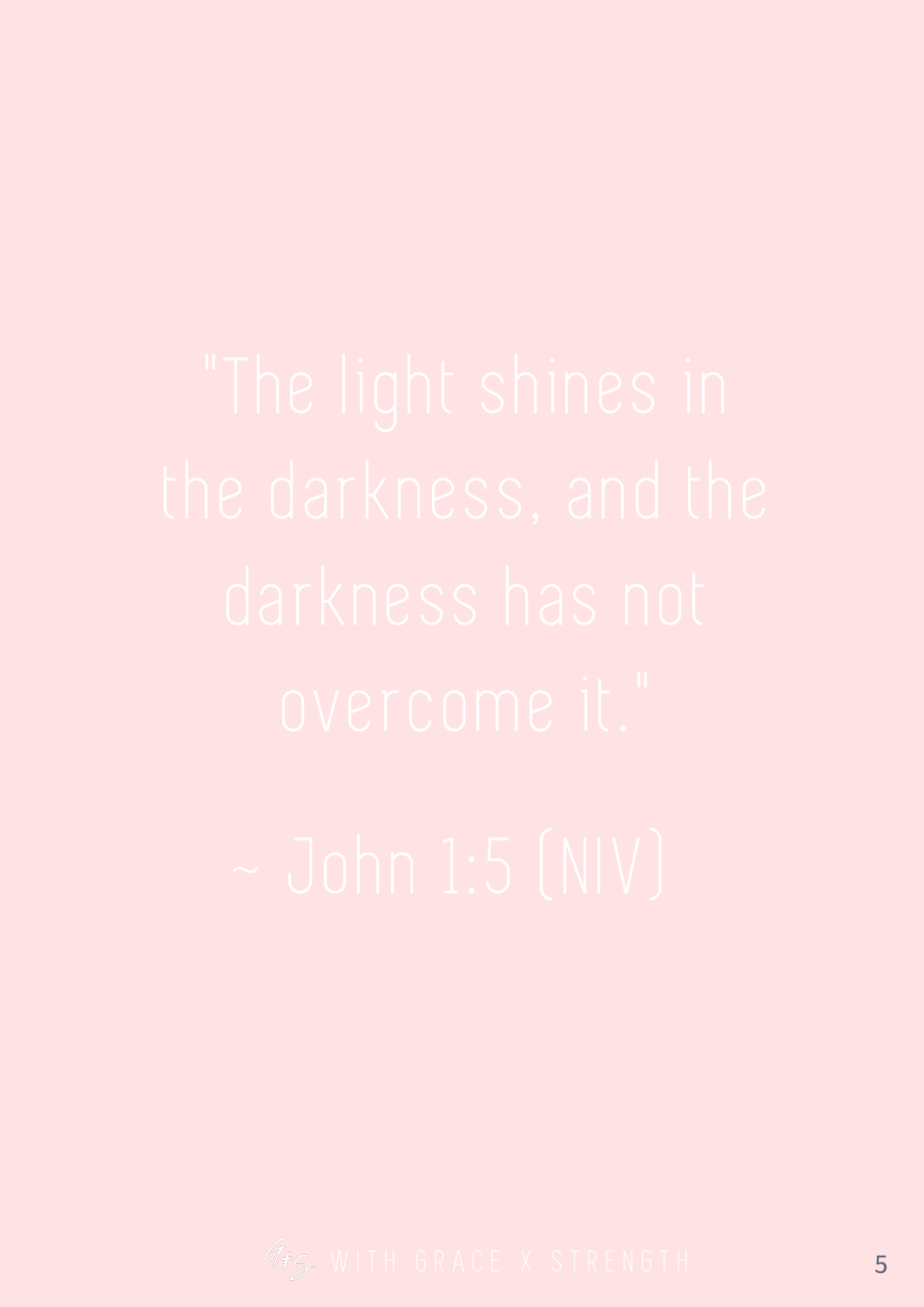This table can help you choose the program to practice with, based on how you are currently feeling or which body part(s) you want to focus on.

Simply look under the table and reference the colour to the program with the same colour. Hope this is helpful!

Enjoy breathing, moving and being in HIS presence!

| <b>CURRENTLY FEELING</b>                     | <b>FOCUS</b>              |  |
|----------------------------------------------|---------------------------|--|
| <b>Stress / Anxious</b>                      | <b>Neck / Shoulders</b>   |  |
| <b>Tired / Empty</b>                         | <b>Arms</b>               |  |
| <b>Energised / Happy / Relaxed</b>           | Core                      |  |
| <b>Need relaxation</b>                       | <b>Hips</b>               |  |
| <b>Needing energy</b>                        | Legs                      |  |
| <b>Frustrated</b>                            | <b>Glutes</b>             |  |
| <b>PROGRAM</b>                               |                           |  |
| <b>STRENGTH BUILDER</b><br><b>GRACE FLOW</b> | <b>STRETCH &amp; REST</b> |  |

To access the videos, click on the image of the video or enter in the URL [www.gracexstrength.com/present-ebook.](http://www.gracexstrength.com/present-ebook) When prompted, enter the password: Presentgxs2018.

Please note that you must 'accept cookies' on our website to access our videos.

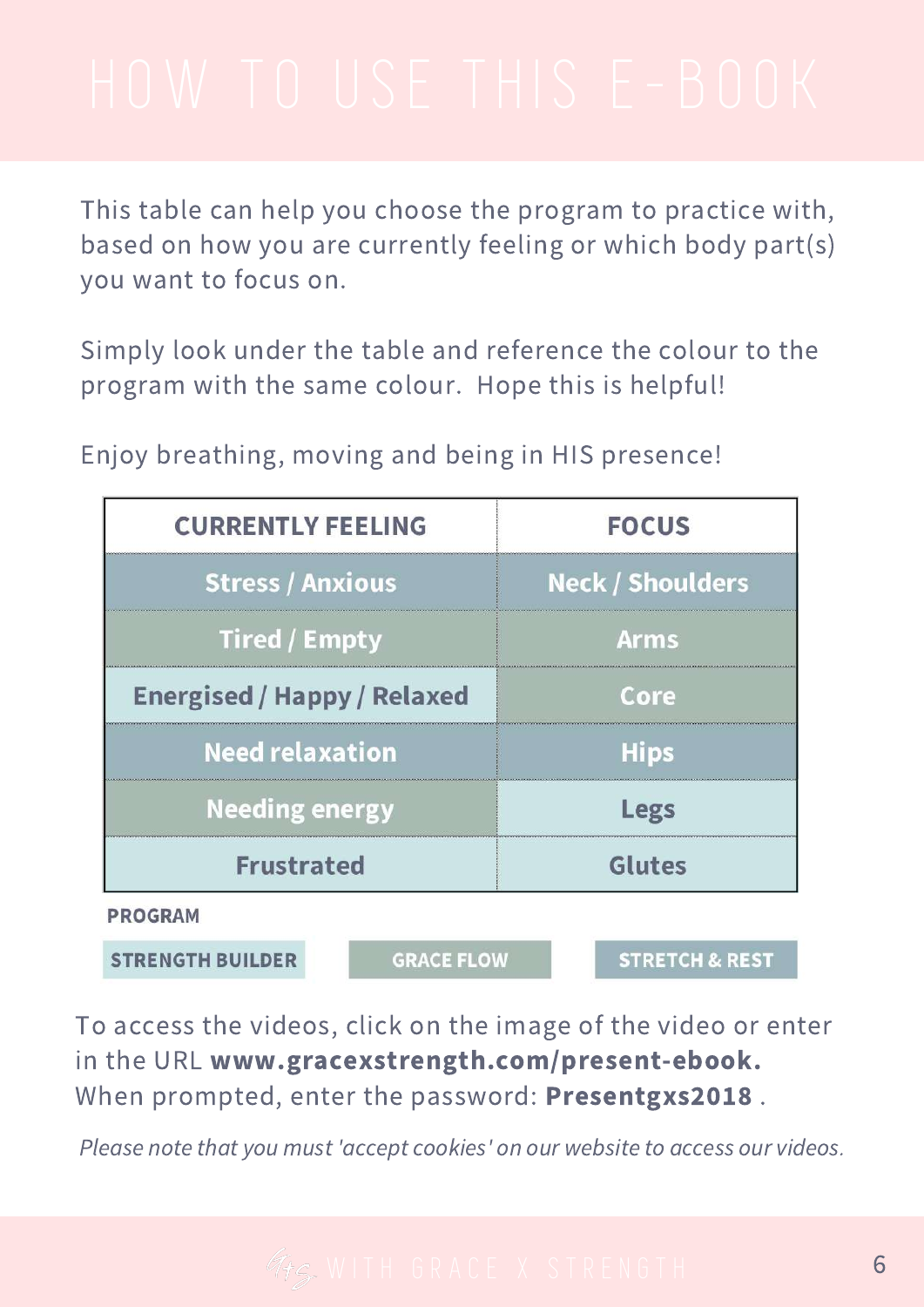Any form of physical activity, including the use of equipment such as blocks and straps is potentially a hazardous one, which involves a risk of possible injury or even death. As such, you are advised to seek a physician's advice before beginning any physical exercise program or using any equipment suggested by the instructors of Grace x Strength shown in the video clips on Grace x Strength properties. Grace x Strength is not a medical organisation and the programs are not intended to replace, or to be construed as, medical recommendations. Neither the company, Grace x Strength, nor its instructors/representatives can give medical diagnosis.

You understand that any form of physical exercise involves strenuous physical movement, and that partaking in any such activity bears the risk of injury whether physical or mental. You understand that it is your responsibility to judge your physical and mental capabilities for such activities. By participating in classes and activities from Grace x Strength, you take responsibility to choose the appropriate level of classes for your skills and abilities, as well as for any mental or physical conditions and/or limitations you have. You understand that instructors may suggest the use of equipments for modifications of exercises or suggest physical adjustments, and that it is your sole responsibility to assess whether the suggestions are suitable for your physical and mental participation. You expressly waive and release any claim that you may have at any time for injury of any kind against Grace x Strength, or any person or entity involved with Grace x Strength, including without limitation its directors, principals, instructors, volunteers, independent contractors, employees, agents, contractors, affiliates and representatives.

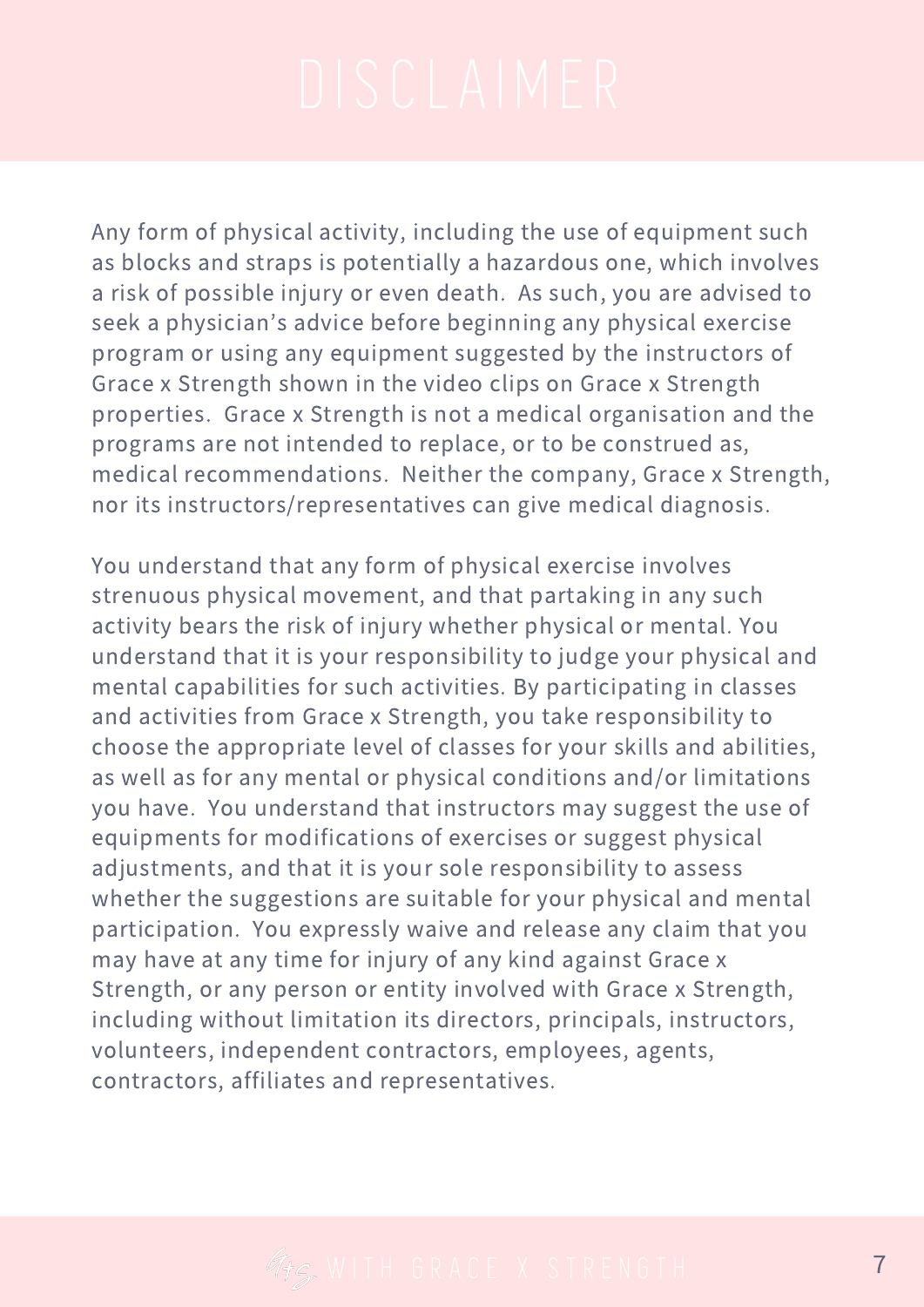Intention: Holy Confidence, not Self-Confidence Author: Josephine Lau

### Verse:

"But blessed is the one who trusts in the Lord, whose confidence is in him. They will be like a tree planted by the water that sends out its roots by the stream. It does not fear when heat comes; its leaves are always green. It has no worries in a year of drought and never fails to bear fruit."

 $\sim$  Jeremiah 17:7-8 (NIV)



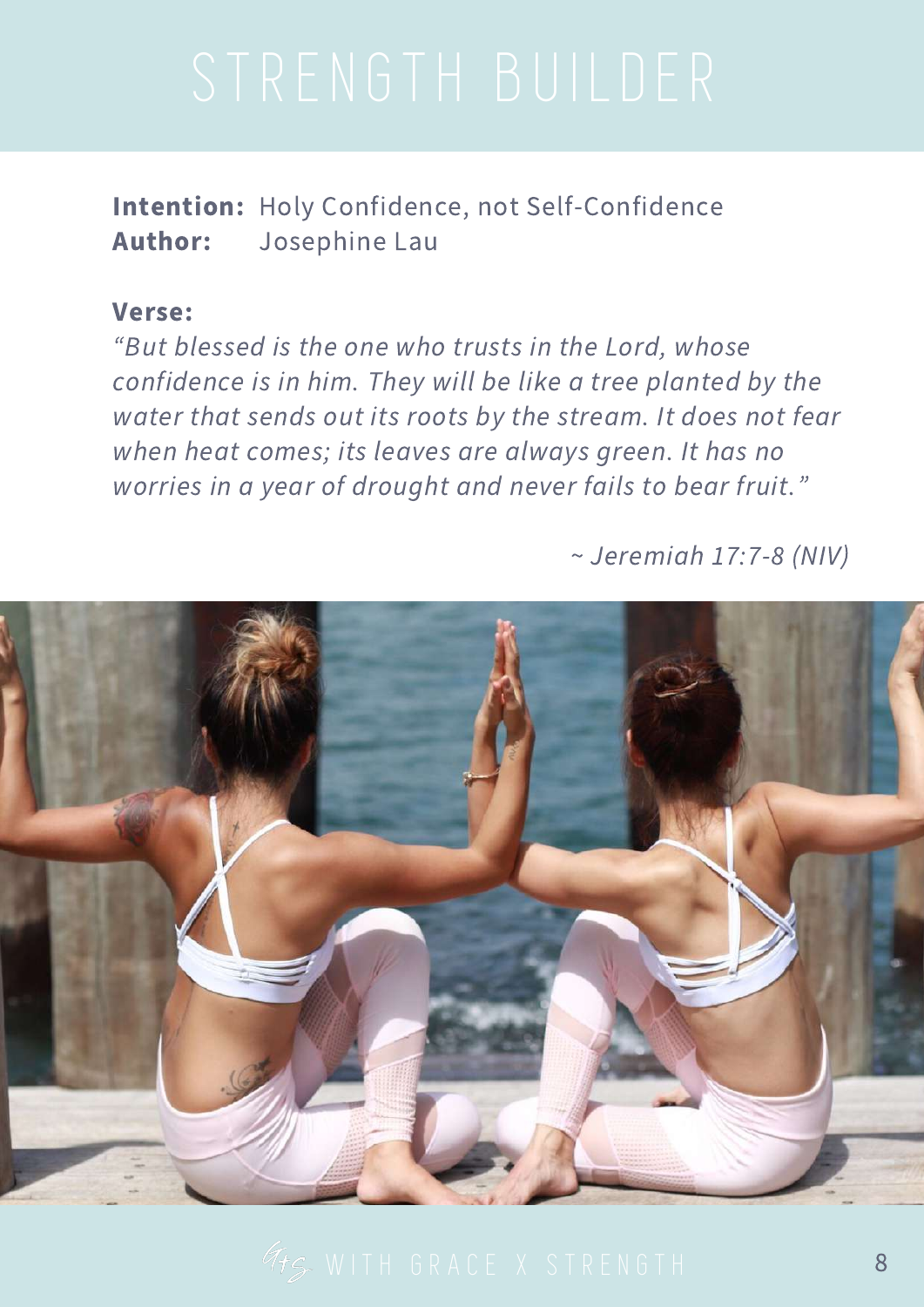Bring your mind to the image of a tall, strong tree with branches reaching in all directions and the rustling of its many leaves in the gentle breeze. Otherwise, look around you and see if you can find one. Observe the way the tree behaves. Does it strive? Is it anxious? Does it run? Observe its peaceful grandeur. It doesn't strive. It isn't anxious. It is still. In fact, it stands tall and firmly rooted, swaying to the natural rhythms of the wind and adapts to the seasons God creates for it.

What a beautiful imagery for how life should be. A tree planted by the water that sends out its roots by the stream. In other words, a deeply rooted faith that is not anxious yet blossoms through life's different seasons.



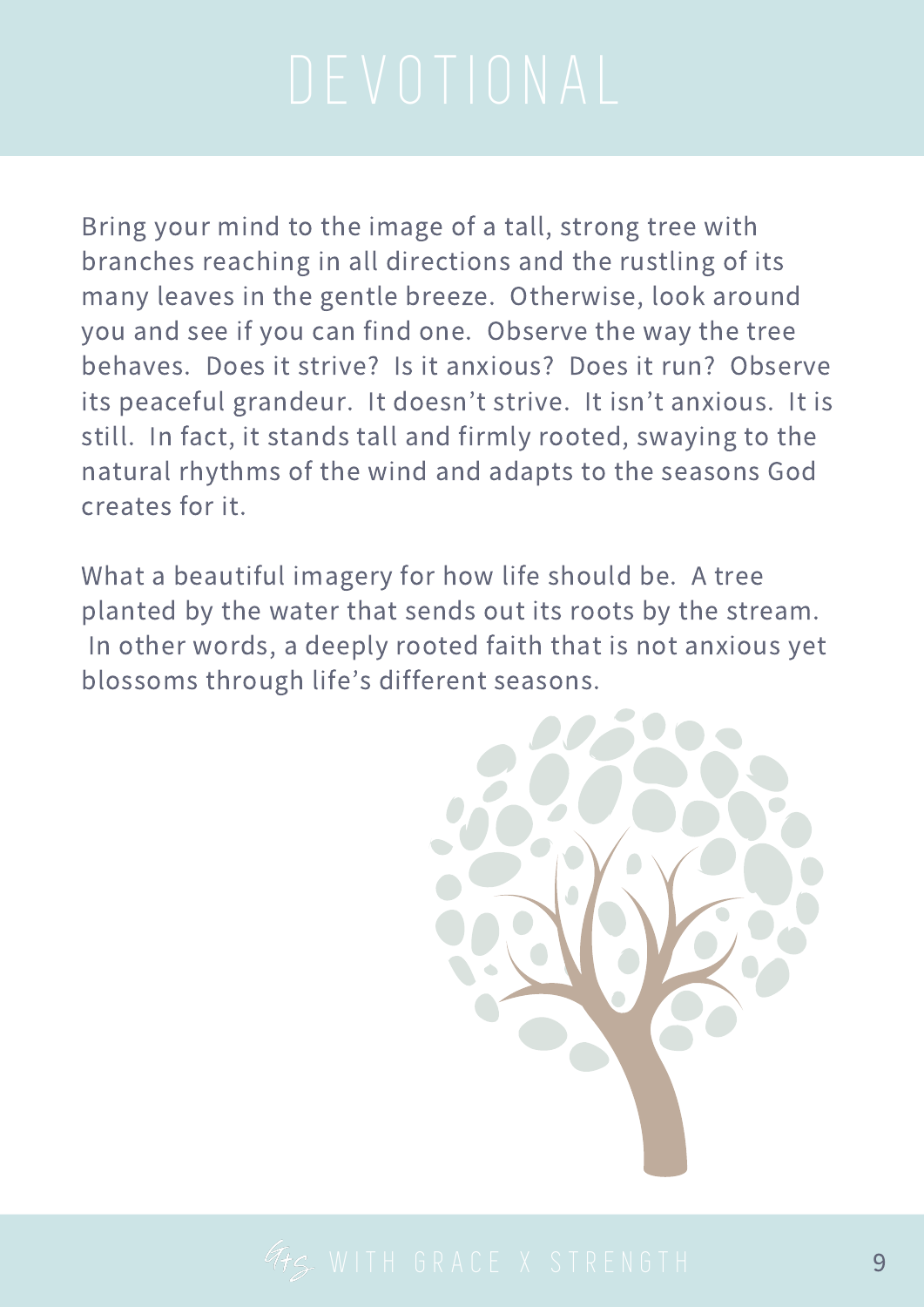I'm a mother of 2 boys (3, if you count my husband!) and there's nothing more anxiety-inducing than seeing trying to fit in the schedule of all of these active beings around me, plus trying to find 'me time'. So much so that when I have 'me time' , I find myself planning my schedule for the next available 'me time'. I suspect a lot of mothers will identify with this, but even if you're not, living in this digital age that demands us to be 'on call' drives some level of anxiety in everyone. If we're not intentional about where we anchor our faith, it can quickly spiral into a false sense of 'faith in action' - or filling every minute with scheduling, for you, for your family, for work…..like that schedule is going to save your life!

What saves your life is not your schedule. Counterintuitively, that anxiety-inducing scheduling and planning of your life can do so very little when the unexpected happens. Am I getting somewhere here? Tell me that every step of your life has gone to YOUR plan? I'm guessing the answer is, 'no'.

What does save your life is faith. Faith in the hope and promise of a loving Father and Creator, whose plan is better than yours and whose love is probably greater than what you have for Him. Yet, He still loves and has better plans for you. What you need is not another plan on how to reciprocate His love with more doing, but just like the image of that tree. Stand tall, deeply rooted, swaying to the seasons that He has already planned for you. And your 'leaves are always green….and you have will have no worries in a year of drought and never fails to bear fruit.'

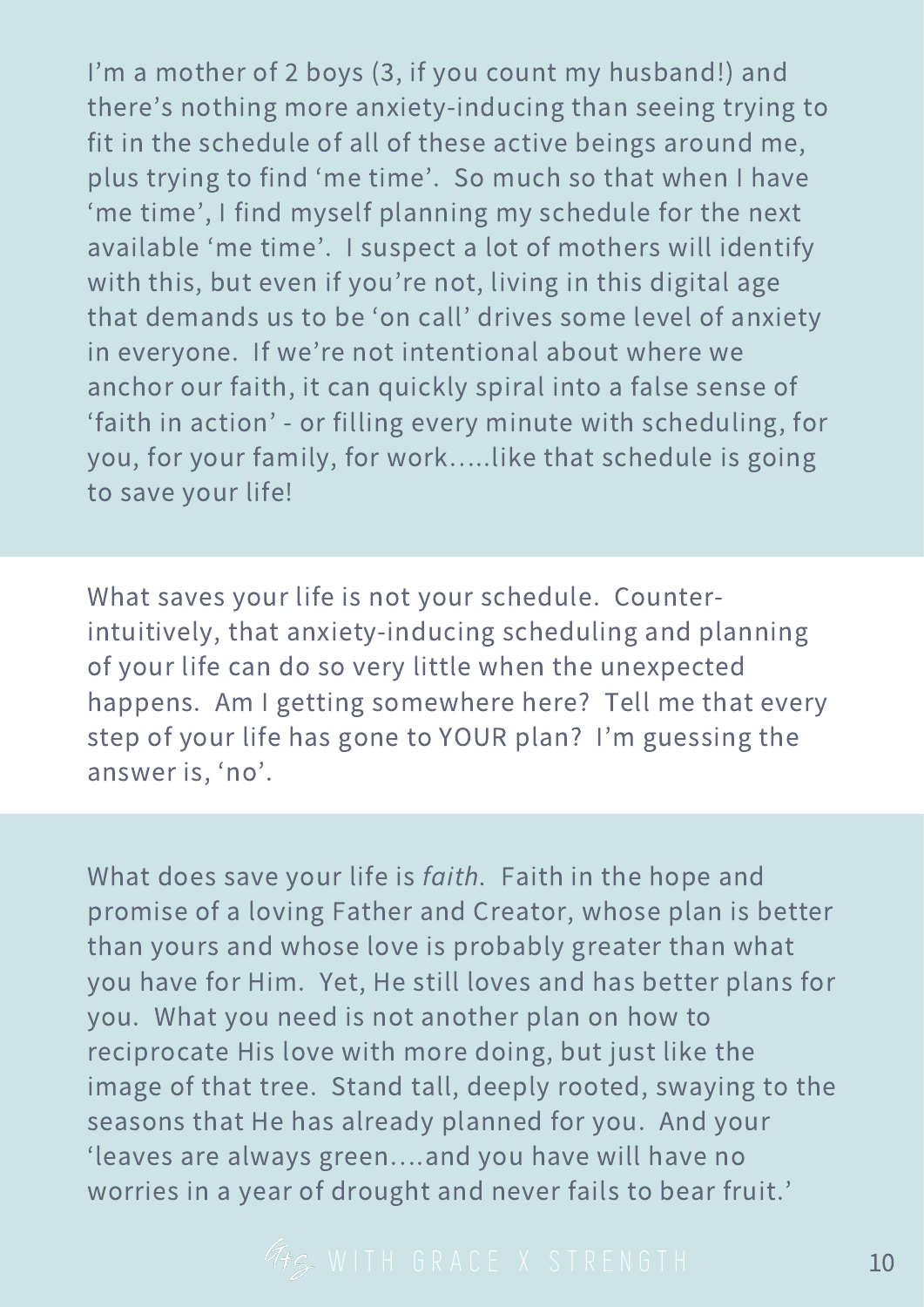That said, please don't pull this out of context. Having a sound plan is necessary in life and there are plenty of Biblical teachings on effective planning. But today, if life's schedule is getting the better of you or when you next find yourself sucked into the anxieties of excessive planning, or even lacking thereof, just remember this verse.

If there's anything to take out from today's practice, it is this very image of this tree and the analogy we find in Jeremiah 17:7-8. "Blessed is the one who trusts in the Lord, whose confidence is in him". Stand tall, my friends and focus on rooting down in faith.

"Blessed is the one who trusts in the Lord, whose confidence is in Him ". Stand tall, my friends and focus on rooting down in faith.

Josephine xx With Love,

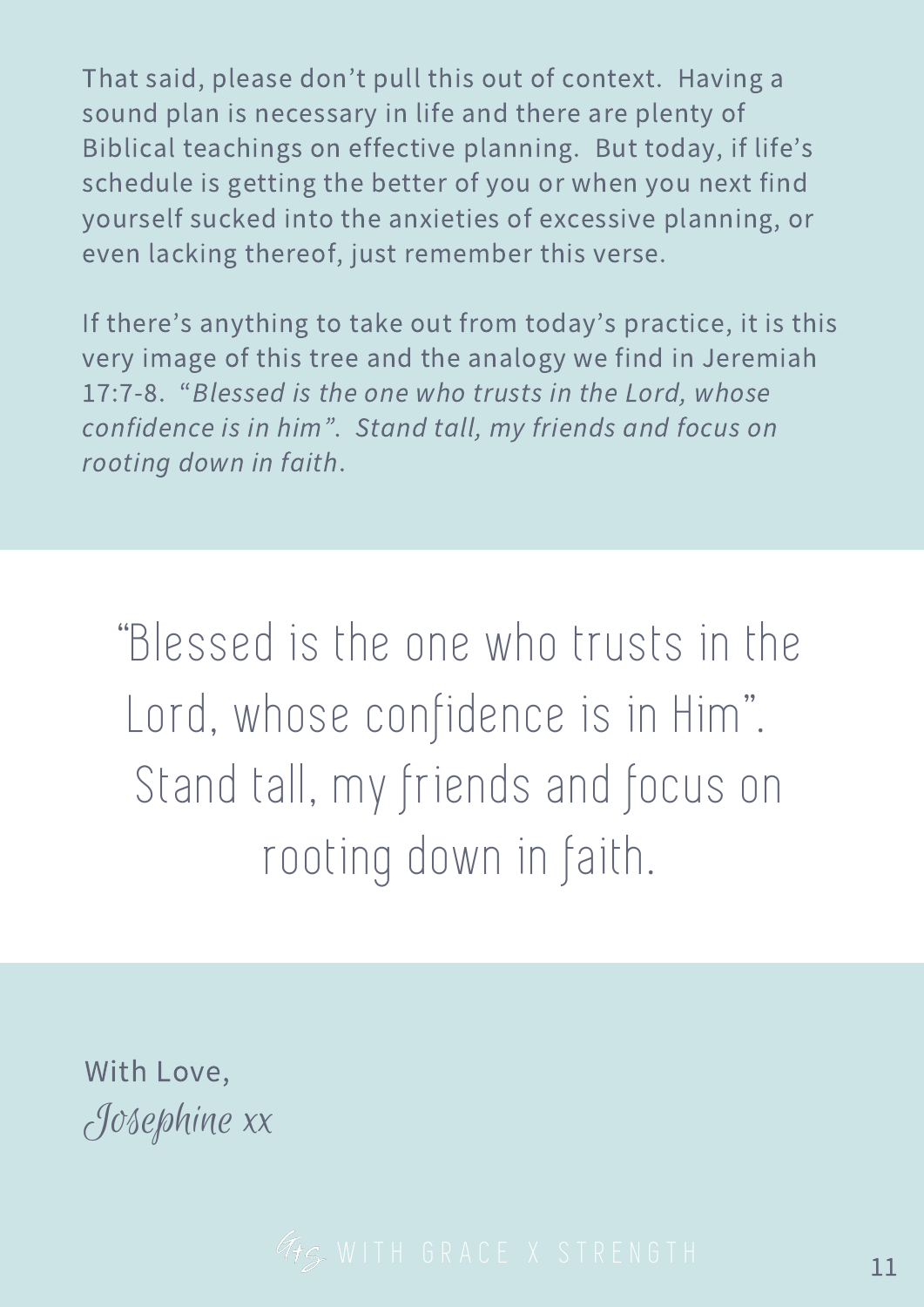## Benefits:

Balancing poses require focus and concentration. It's hard to focus when your mind is wandering. So, this is a very grounding practice for days when you feel all over the place or frustrated. This practice can also be done joyfully on days when you're feeling energised and want to challenge your strength, which you seek from God. It's a great reminder of where you are rooted in faith.

## Tips:

- 1. Root down from hip to soles of feet, and rise up from tail of spine to crown of head.
- 2. Have a soft gaze on something (The lower the focus point, the easier to balance. The higher, the harder)



Access: <https://www.gracexstrength.com/present-ebook> Password: Presentgxs2018

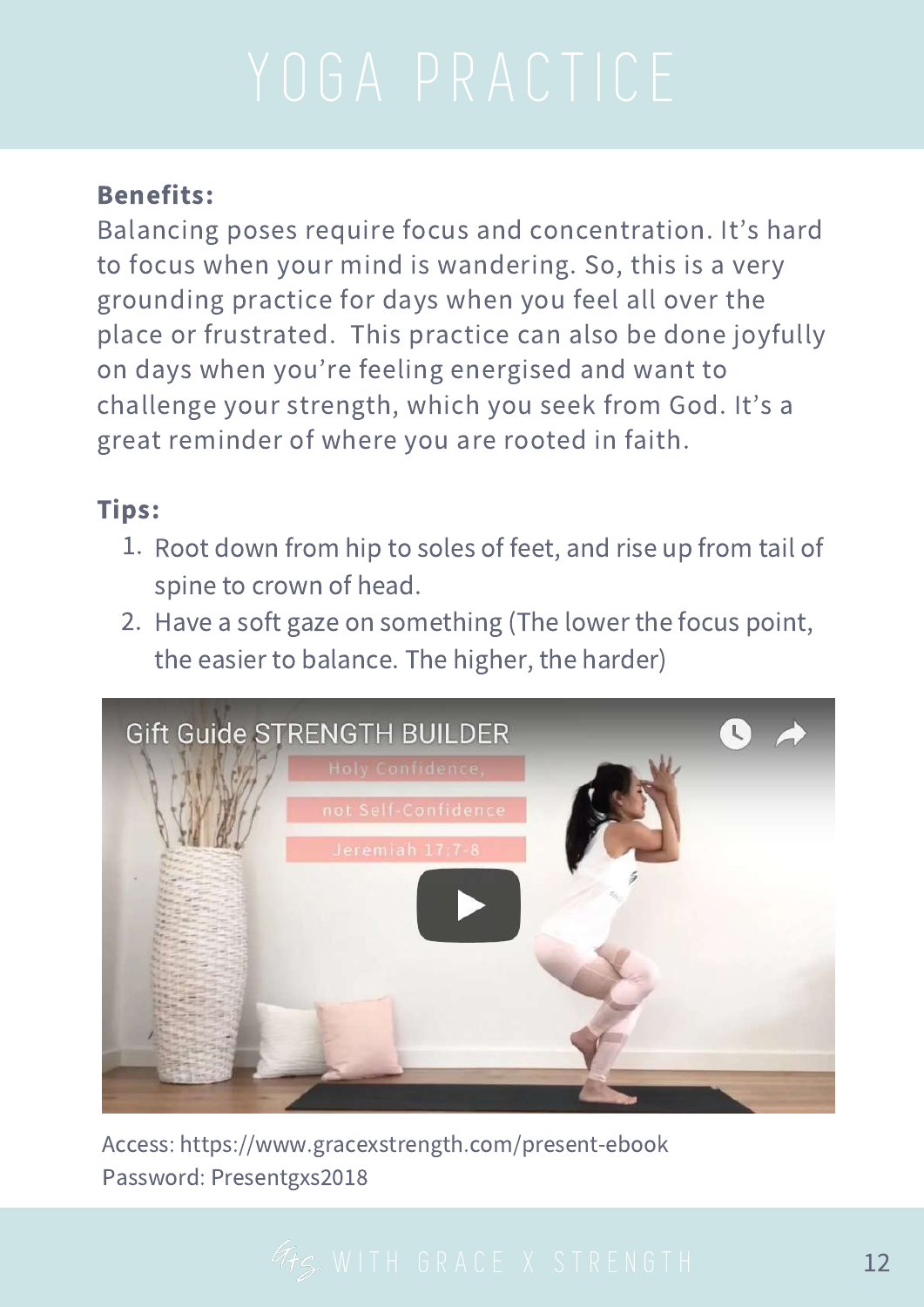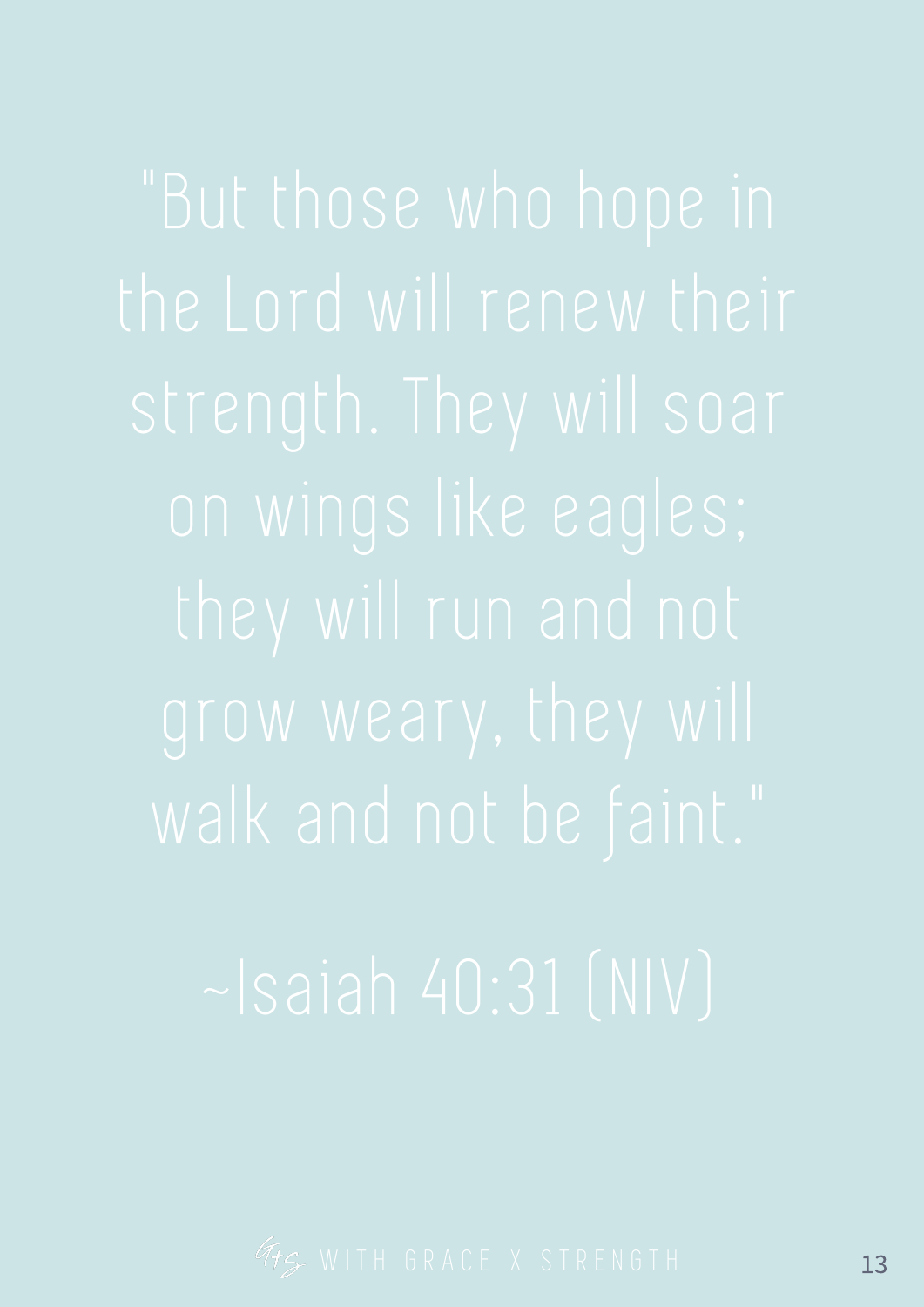# GRACE FLOW

Intention: Strength in Weakness Author: Alyssa Mak

### Verse:

"But he said to me, "My grace is sufficient for you, for my power is made perfect in weakness." Therefore I will boast all the more gladly about my weaknesses, so that Christ's power may rest on me.""

~ 2 Corinthians 12:9 (NIV)



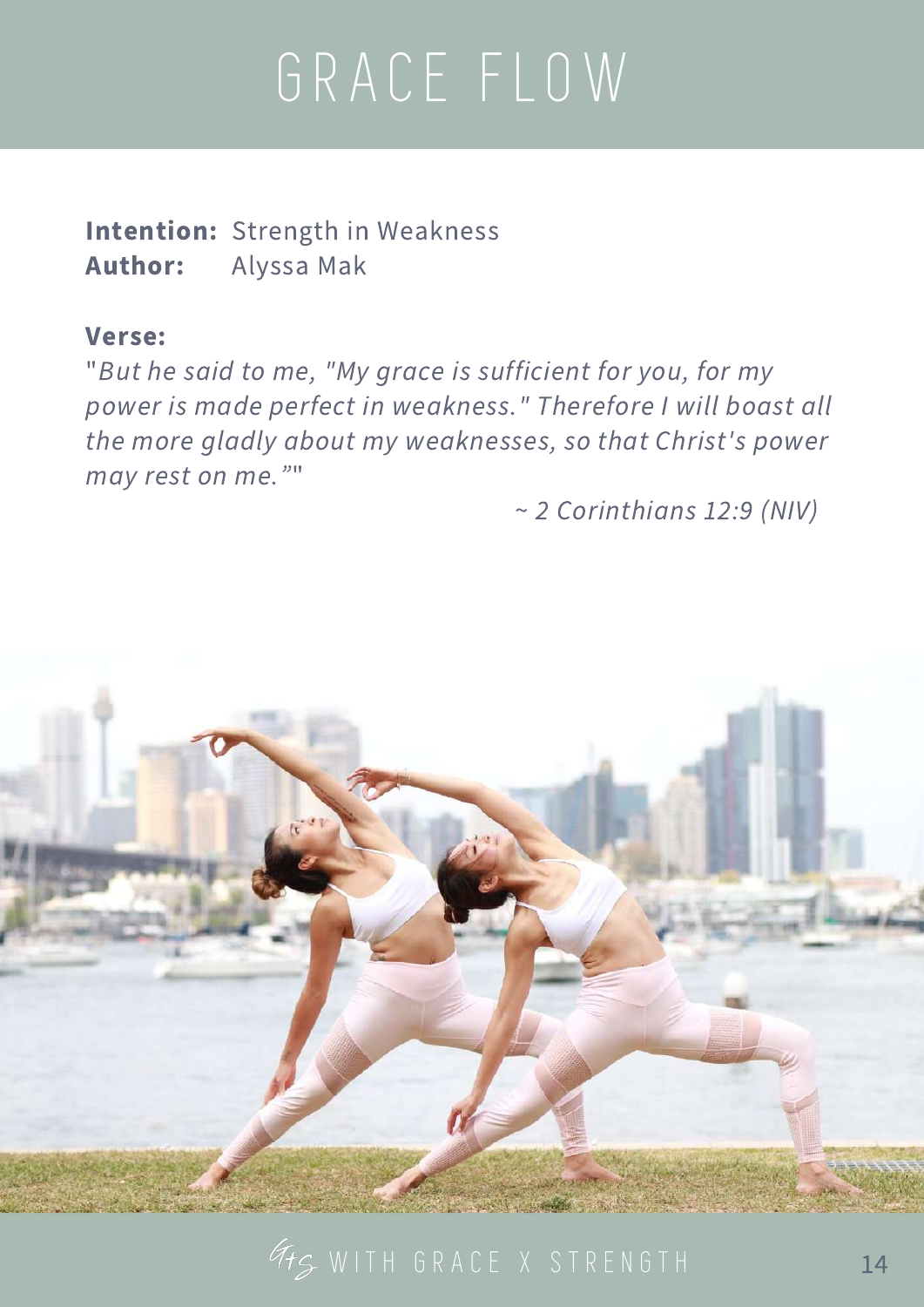# DEVOT IONAL

Do you remember the last time you felt incompetent? Maybe it was just yesterday that you felt that way. Maybe it is today.

It seems like everywhere you look, you see gifted people with great relationships and successful ventures and you wonder, "Why can't I be more like them?" Or maybe you catch yourself reprimanding yourself for your shortcomings, "I did it again.... I'm hopeless." Before you know it, these words of defeat replay themselves over and over and find a comfortable home in your head.

I remember walking out of my previous relationship feeling completely devastated. I felt like I messed up again. I had come out of an abusive relationship with a hot- tempered, violent gambler and I had not felt more ashamed of myself before; not because of the way the relationship ended but more also that everyone around me had already warned me of the consequences I would find myself in. But, of course, I didn't listen. When the relationship ended as many had predicted, I wanted to dig a hole and hide. I felt like a failure.

For quite some time, I buried my face in tears and begged for the Lord to lift me out of the trenches. Amidst my downward spiral of negative thoughts, a verse started ringing in my ears - 2 Corinthians 12:9, "My grace is sufficient for you, for my power is made perfect in weakness…"

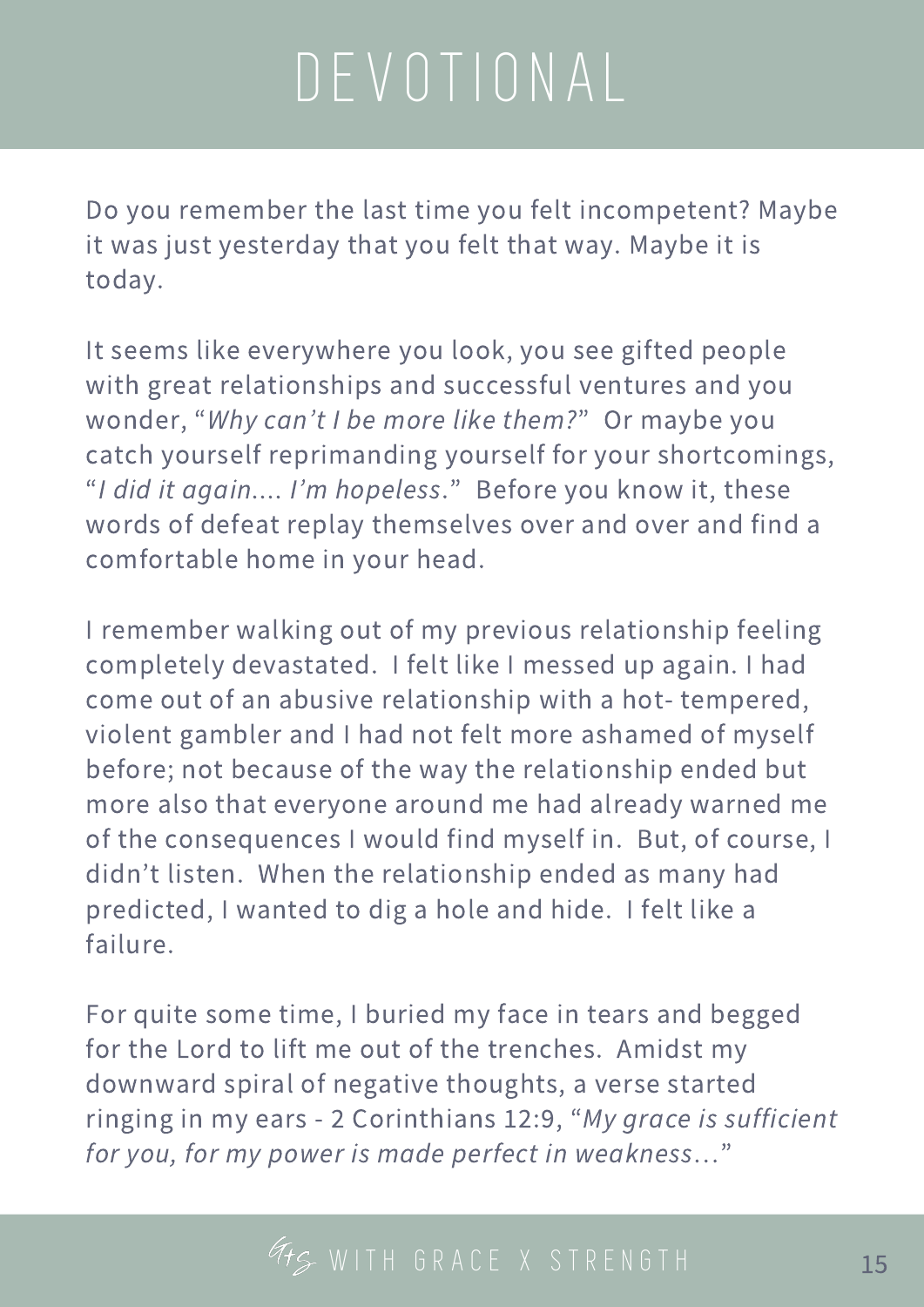At first I was puzzled about why the Lord would reveal this particular verse to me. I couldn't understand how it could apply to my state of weakness and defeat.

God's power is made perfect in our weakness. Uh-huh, heard that before.... but what was that even supposed to mean for my situation then? "Lord, I need strength right now, not another reminder of my weakness...Hang on...Wait.... Can my shortcomings really be exactly where God meets me?"

When I pondered on the beauty of this verse, I came to realise that my weakness was never a surprise to God. He knows all of our weaknesses already and He wants to meet us right where we are. His power meets us right there!

## I came to realise that my weakness was never a surprise to God.

As we acknowledge that we aren't perfect and that we have weaknesses, we turn to God for His help. It is during those moments of weakness that He reveals perfection to us. That the missing link to perfection is His grace and power that we yearn for; and not in our own strive for perfection. How beautiful is that? Your 'shortcomings' do not come as a surprise to God. In fact, He isn't the one replaying those words of defeat in your head. His arms are wide open to embrace us while we are weak. His grace is enough for us all, and all that we need.

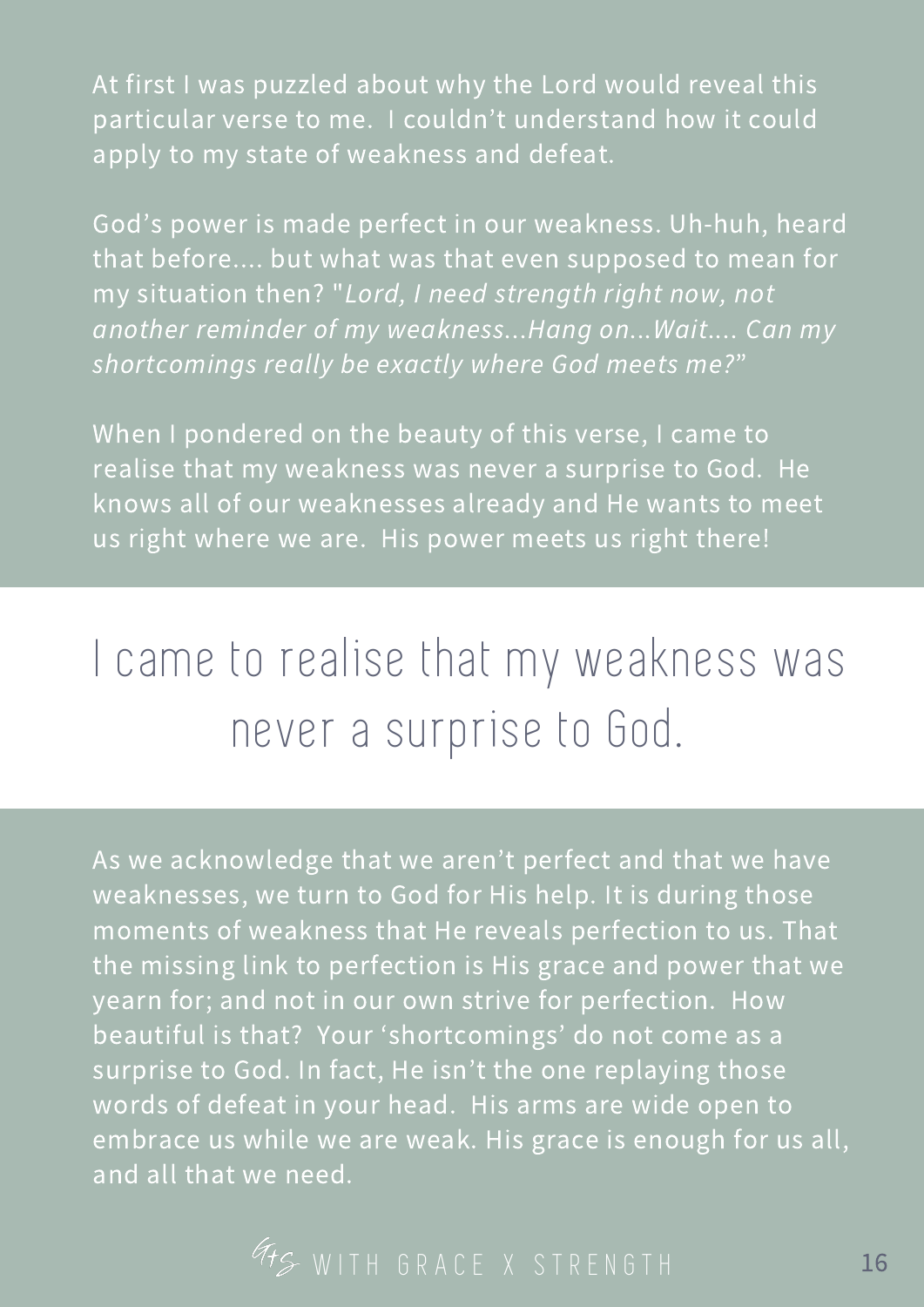## His grace is enough

We all experience times of devastation, disappointment, frustration and brokenness. The poignant reminder of this verse in 2 Corinthians is that God doesn't say that His power is made perfect in weakness AND strength. The apostle Paul who penned this is not saying that God's power will be revealed in your weakness and... oh yes, your strength as well. No, Paul is saying that God's power is made 'perfect' in weakness. Period. There is no mentioning of more strength required. So, today, let your mind be overwritten with words of grace, not defeat.

In today's practice, take time to reflect on the beauty of God's grace and how you can draw strength from Him.

Alyssa xx Blessings,

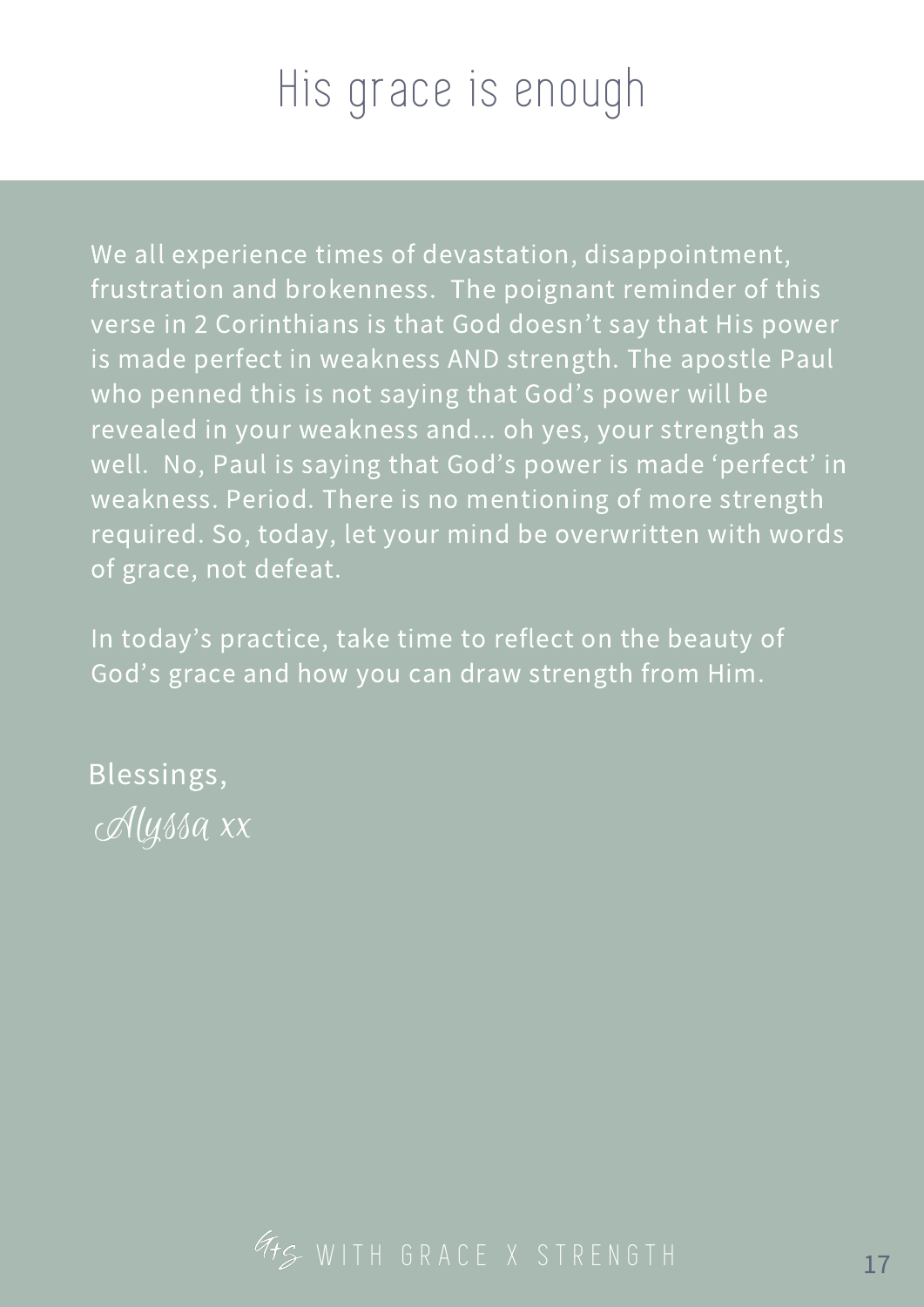"Likewise the Spirit helps us in our weakness. For we do not know what to pray for as we ought, but the Spirit Himself intercedes for us with groanings too deep for words."

# ~Romans 8:26 (ESV)

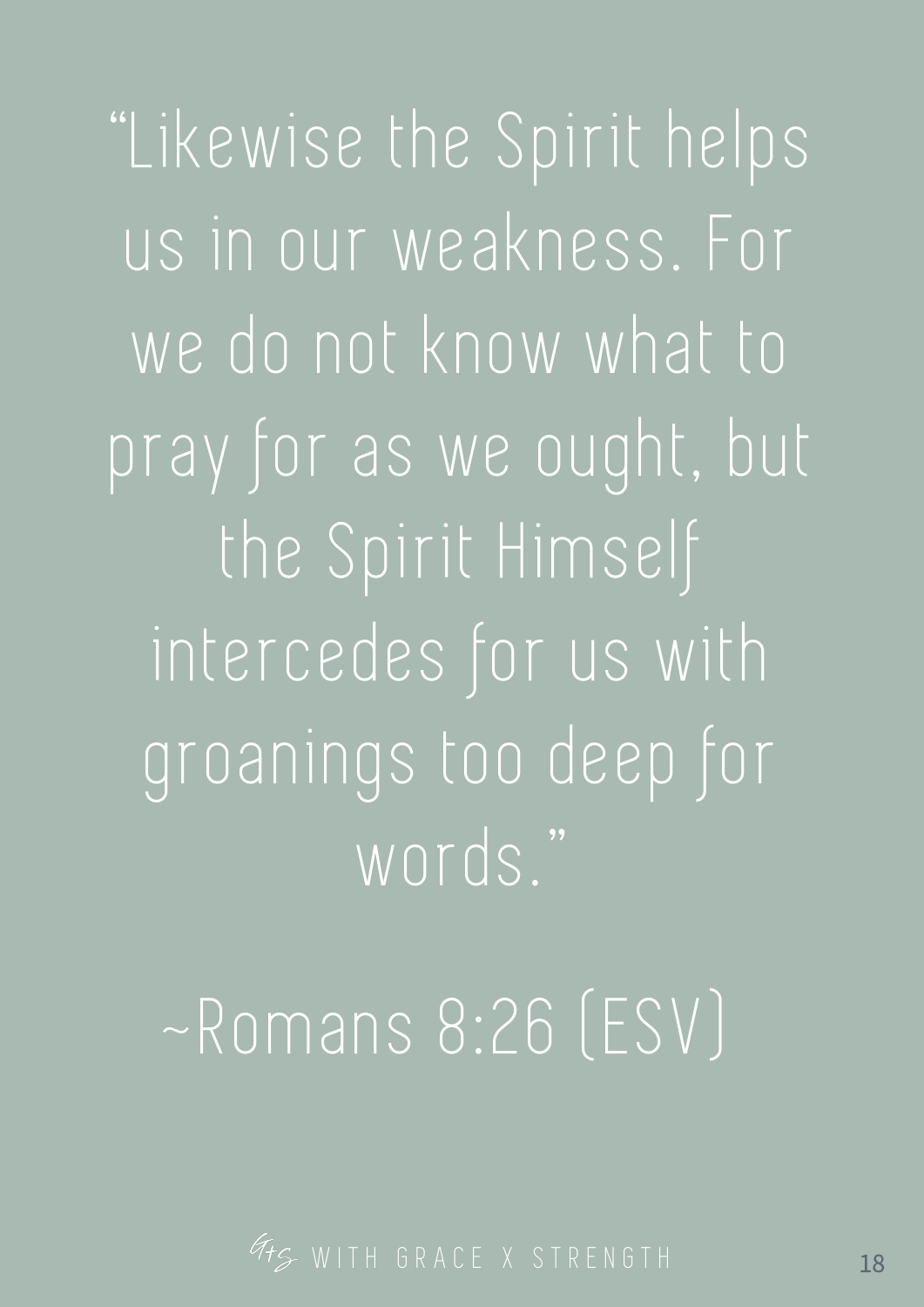# YOGA PRACTICE

### Benefits:

The focus of this practice is on core and arm strength. This flow will help energise you. We often only see where our weaknesses are and forget that God will provide us the strength where we are lacking. As we flow in this practice, may you be energised physically and spiritually as we move and meditate.

### Tips:

- 1. Sync breath to movement as you flow through the practice.
- 2. Start and end the practice with focused breathing but while you are flowing, use the "Oceanic" breath
- 3. Aim to inhale as you lengthen your body, exhale when you release from a pose.
- 4. Keep a long flat spine and lengthen through the crown of your head.



Access: <https://www.gracexstrength.com/present-ebook> Password: Presentgxs2018

## 45 WITH GRACE X STRENGTH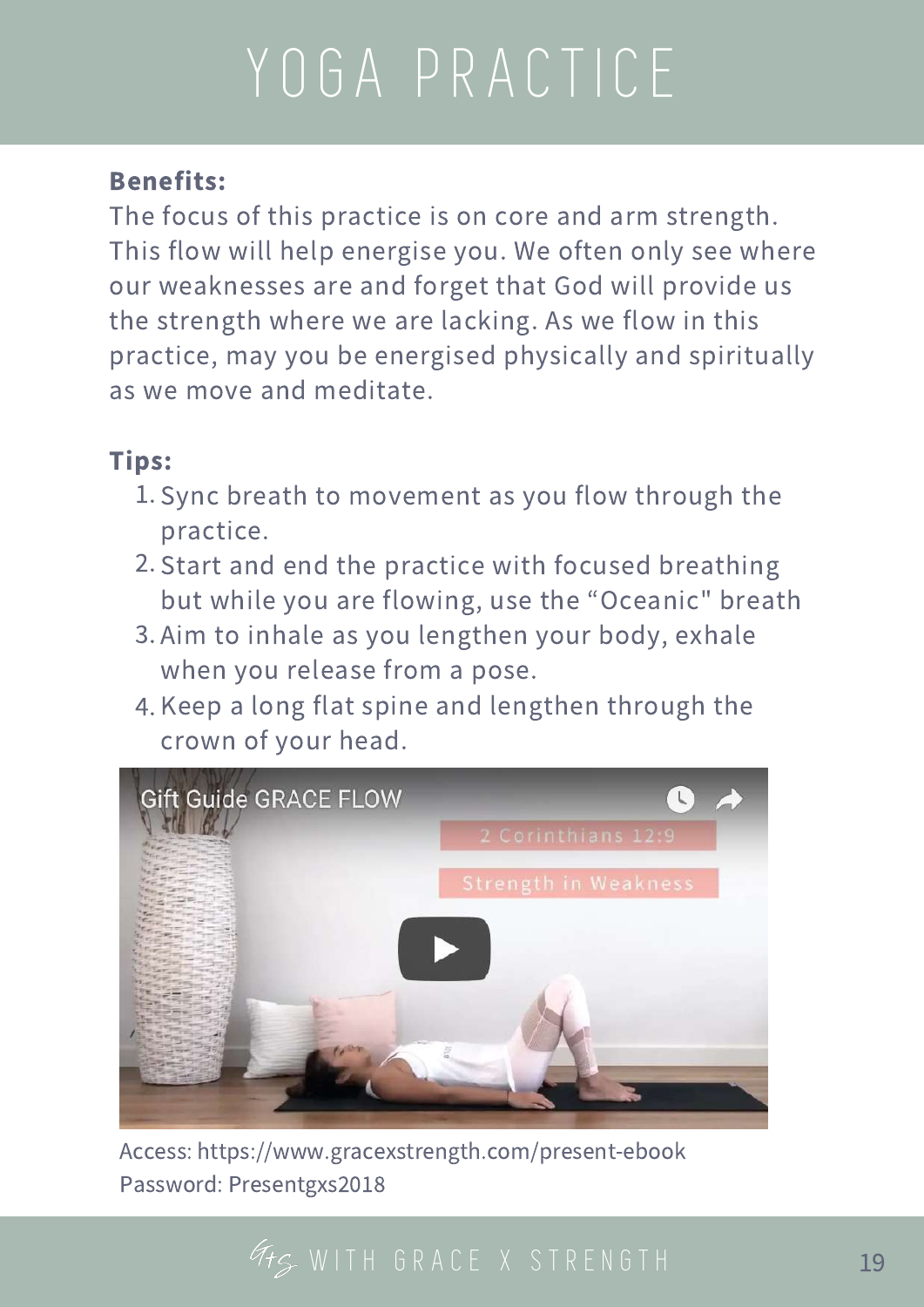# STRETCH AND REST

Intention: Let go and let Him Author: Alyssa Mak

### Verse:

"Come to me, all you who are weary and burdened, and I will give you rest. Take my yoke upon you and learn from me, for I am gentle and humble in heart, and you will find rest for your souls."

~Matthew 11:28-29 (NIV)



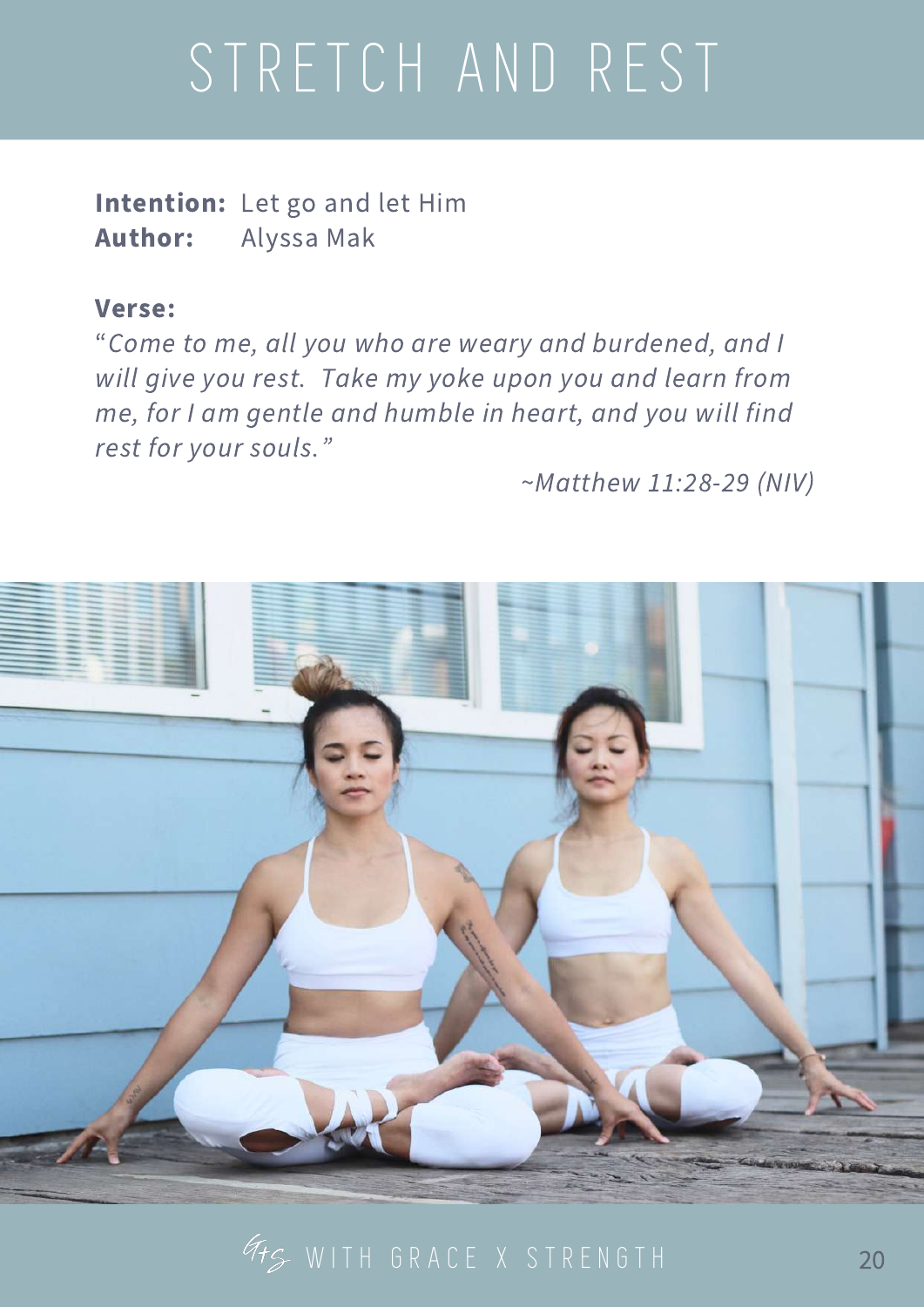# DEVOT IONAL

You're tired. You feel the weight of the world on your shoulders and you are just counting down the hours or days until you get a bit of breathing space. You just desperately need some rest. Stress is now a plague that suffocates many of us. Sometimes we notice the stress. Sometimes we don't; we get so used to the stress levels that we operate our daily lives as if stress is part of our fabric and we become numb to it. Nonetheless, whether you feel the stress or not, it consumes us physically and mentally.

A UK study published in "Health Statistics Quarterly" found that the highest percentage of suicide was on Mondays. We've all heard the phrase "Thank God it's Friday" #TGIF #FriYAY. The world is dying to get a break from their stressful week. Why are we always so stressed? Well, if we were honest with ourselves, we probably overwhelm ourselves by taking everything on our shoulders, overcommitting and relying on our own strength, in turn feeding our egos that we can 'do it all'. I mean, as a Millenial, I was certainly raised to believe it. "If you believe you can, you will." Right? Right now, you might be thinking, "No, I really have the weight of the world on my shoulders, you have no idea!" But what if I told you it doesn't have to be like that? That there is a way out?

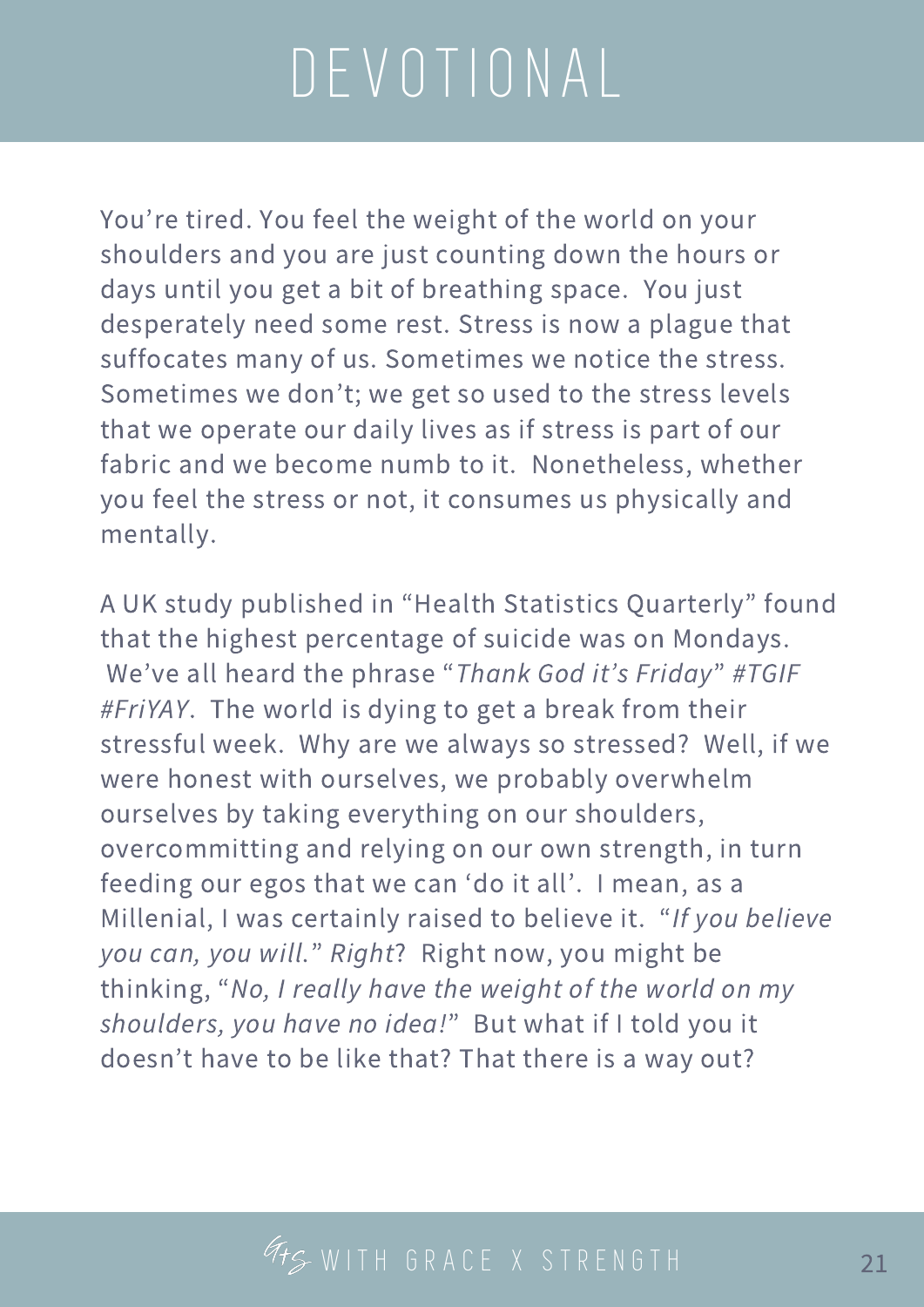Today, I want to share how God wants us to deal with our burdens. In the book of Matthew, Jesus tells us to go to Him when we feel burdened. He explains further that His burden is light and that we can find rest in Him. The latter speaks to me the most. We often hold onto stress like it's a treasure we can't let go of. "The world is going to fall apart if I don't do this, don't do that! How am I going to pay this bill? How am I going to fit everything on my schedule?!"

There was a time when I started getting a sudden onset of eczema and hives all over my body that lasted for days. Night after night, I was itching and could not sleep. I resorted to sleeping aids to help with my sleep deprivation but even then, I would still wake up several times in the night from the itching. I went to see the doctors and after all sorts of blood tests, allergy tests, ultrasounds etc, the results didn't indicate anything specific that would cause my condition. It became increasingly frustrating when I was sleep deprived and unable to operate at my usual pace. As I sought prayer from friends, they asked me if I was stressed. I vividly remember saying to them that I didn't feel stressed at all. But somehow, those conversations slowed me down and made me ponder whether I was subconsciously 'wearing the weight of the world on me'.

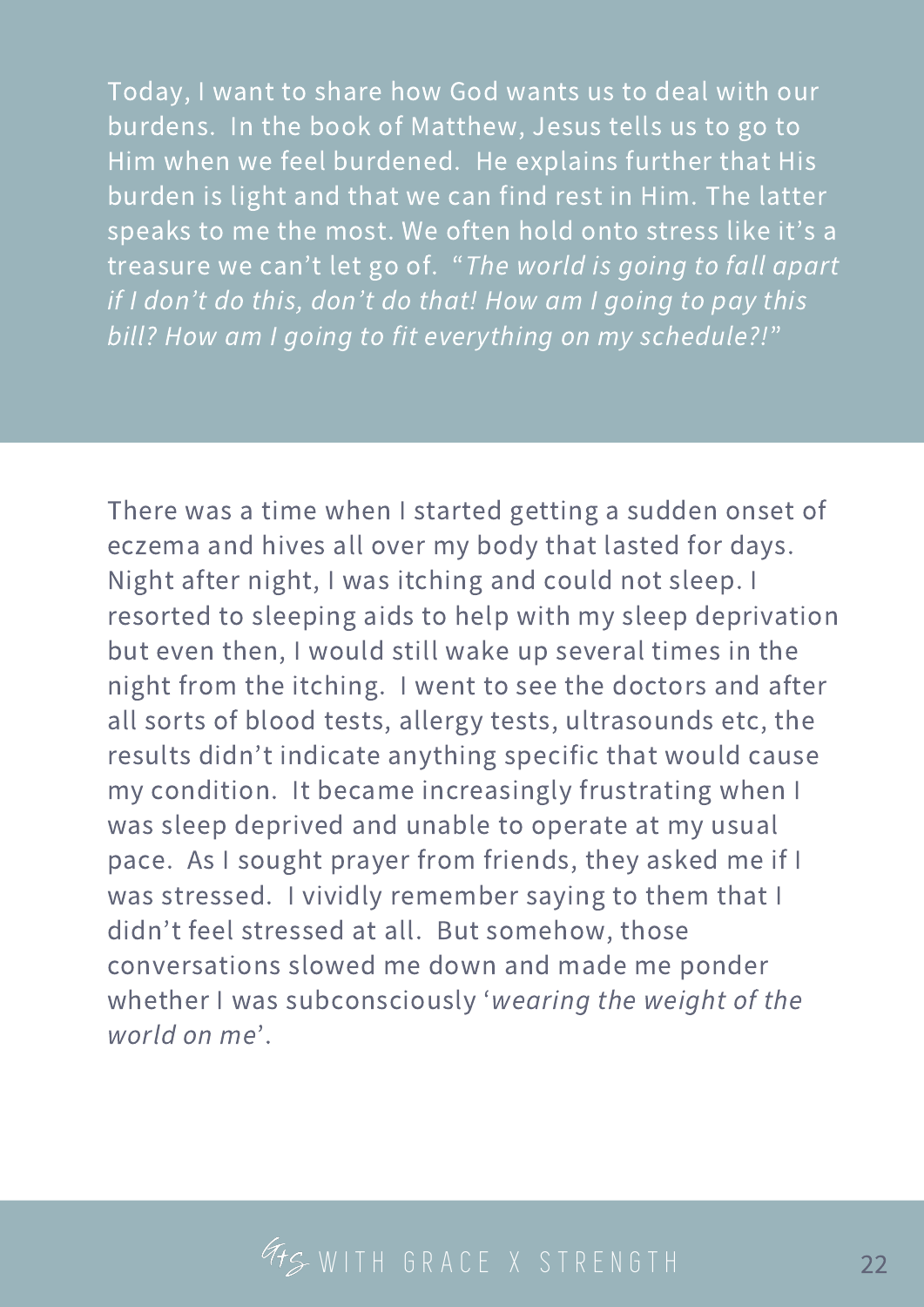As the condition continued to worsen and became unbearable, I finally realised the prayer I had to say. I prayed this prayer. "Lord if it is stress that is keeping me up all night with this itching skin, I just want to let go of these burdens at your feet right now. Everything that I have been trying to hold onto, I just give it to you." I then started practicing my controlled breathing and slowly drifted into sweet slumber that very night. The next morning, I woke to the most pleasant feeling after a full night's sleep. My eyes cracked open to a bright and sunny day. Hallelujah! It had been weeks since I had slept through the entire night!

There is so much power in letting go of things that don't serve us well. That night I let go of the burdens and stresses I had held on to tightly. I let go of the need to know that everything was going to my plans. I handed over to the Lord. In turn, God filled me up with peace and I truly found rest for my mind, body and soul.

Today, Jesus extends an invite to you, to learn from Him and let Him carry your burdens. To allow Him to fill you up with peace and rest, you must create that space. Empty your stresses and hand them over, in order that He may fill you up with His peace. Let go and let Him...

## Let go and let Him...

Alyssa Blessings ,

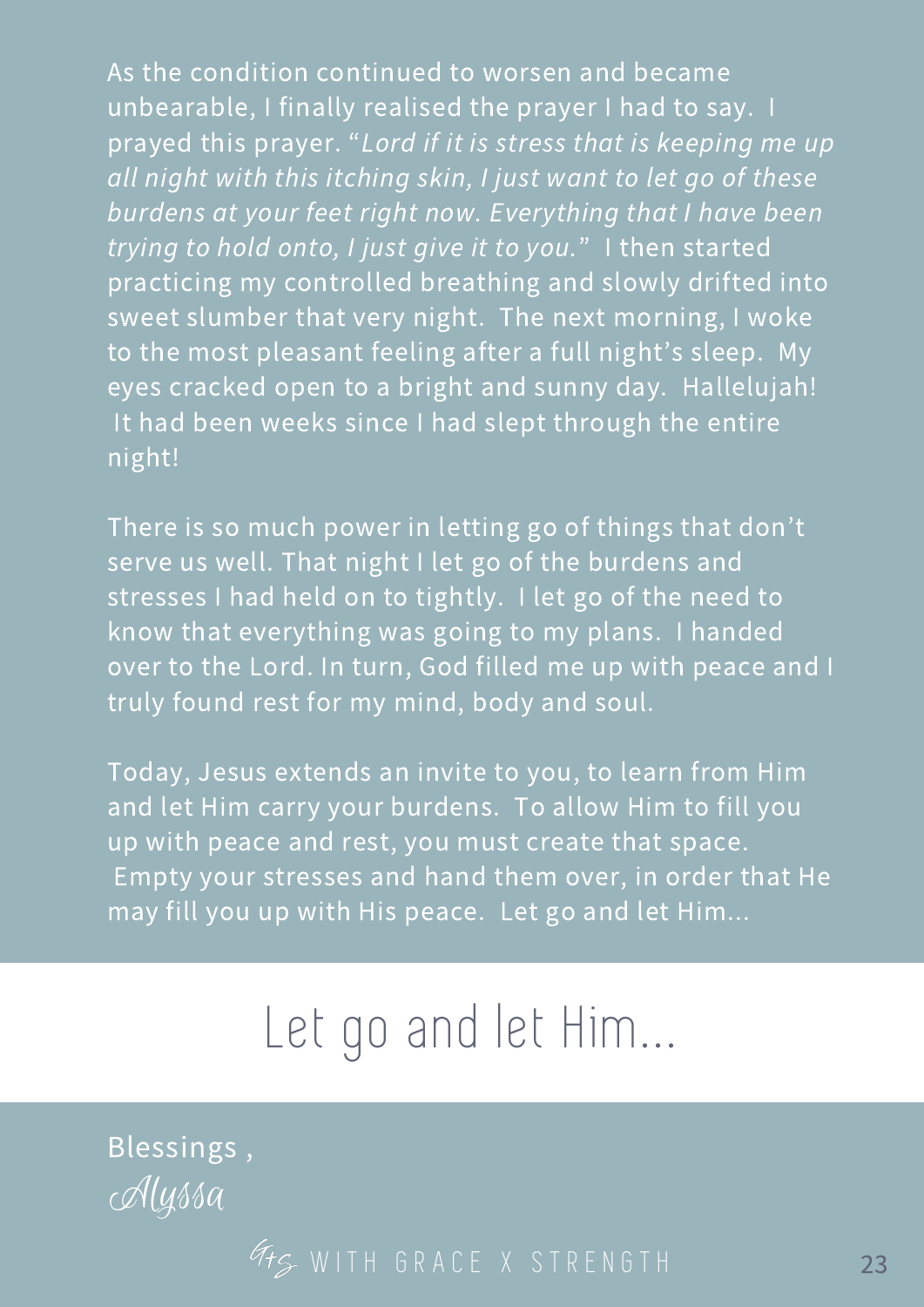# YOGA PRACTICE

## Benefits:

An all-rounded body stretch class from head to toe with lots of breath, leaving you lighter and helping you find some freedom in mobility and emotionally. This practice will bring your awareness to areas in your body that are tight and are holding on to tension, so that you can learn to relax those areas in your daily life; at the same time, learning to surrender any physical and emotional pains to the Lord.

Learning to breath through deep stretches is a great way to learn effective pain management through training your mind to focus on the breath and taking Jesus' yoke.

## Tips:

- 1. In all stretches, always try to relax:
	- \* Back of the head
	- \* Area between the eyebrows
	- \* Muscles behind the eyeballs
	- \* Jaws
	- \* Tongue
	- \* Neck
	- \* Shoulders
- 2. Take long inhales and slow down the exhales. Use the "Oceanic" breath - lips sealed, breathing in and out through the nose.

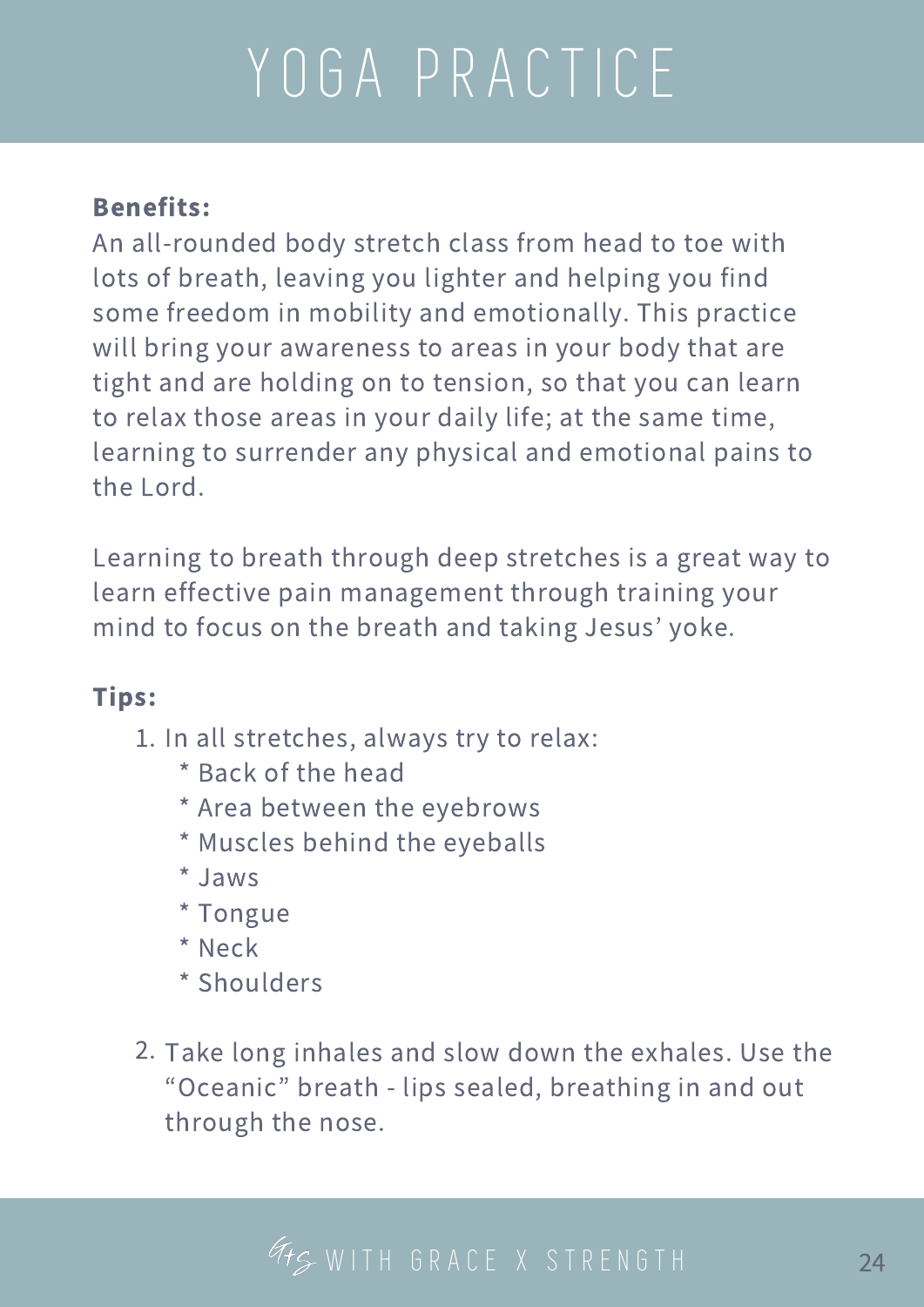

Access: <https://www.gracexstrength.com/present-ebook> Password: Presentgxs2018

Come to me, all you who are weary and burdened, and I will give you rest. Take my yoke upon you and learn from me, for I am gentle and humble in heart, and you will find rest for your souls."

~Matthew 11:28-29 (NIV)

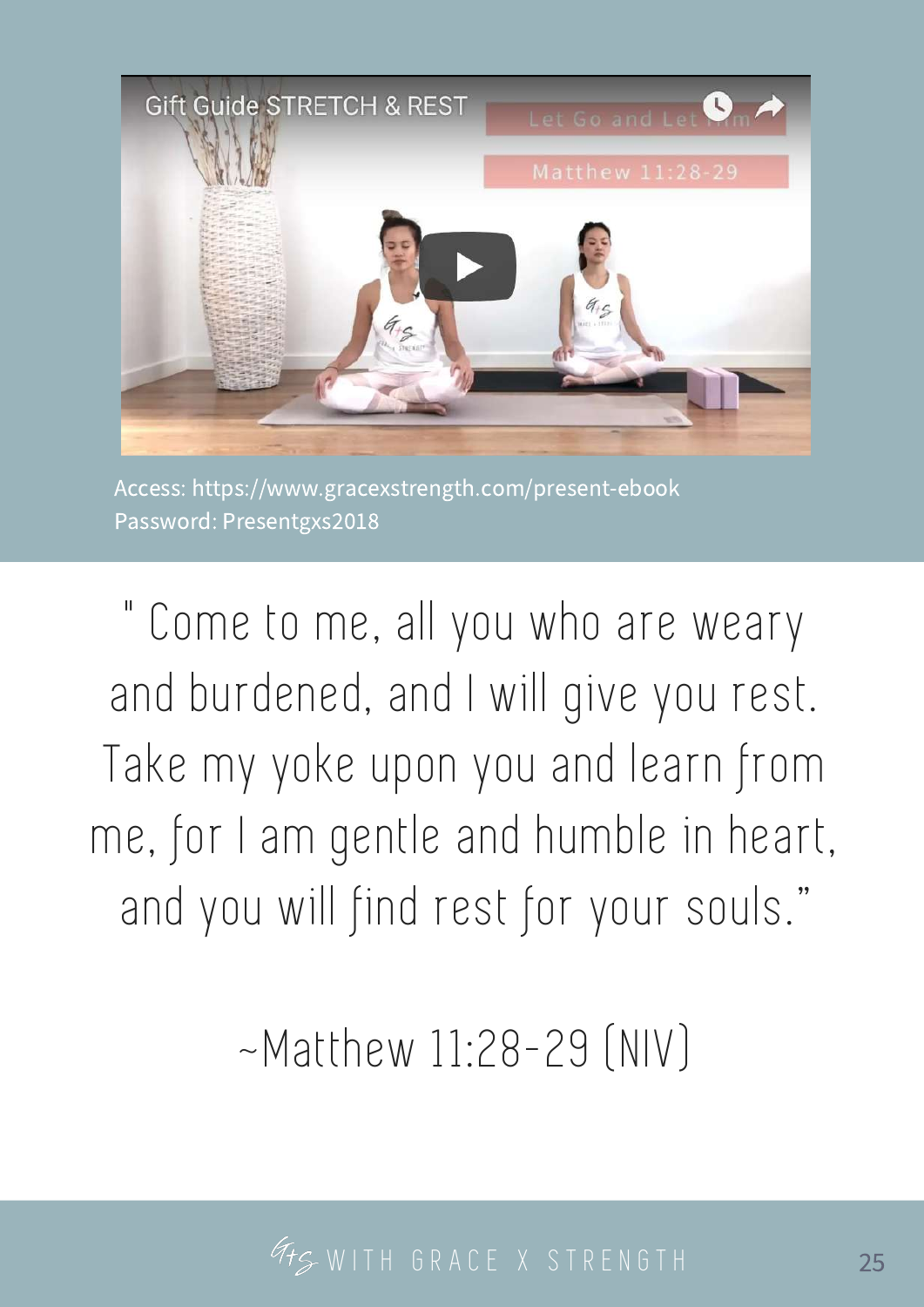"Though they stumble, they will never fall, for the LORD holds them by the hand.

~Psalm 37:24 (NLT)